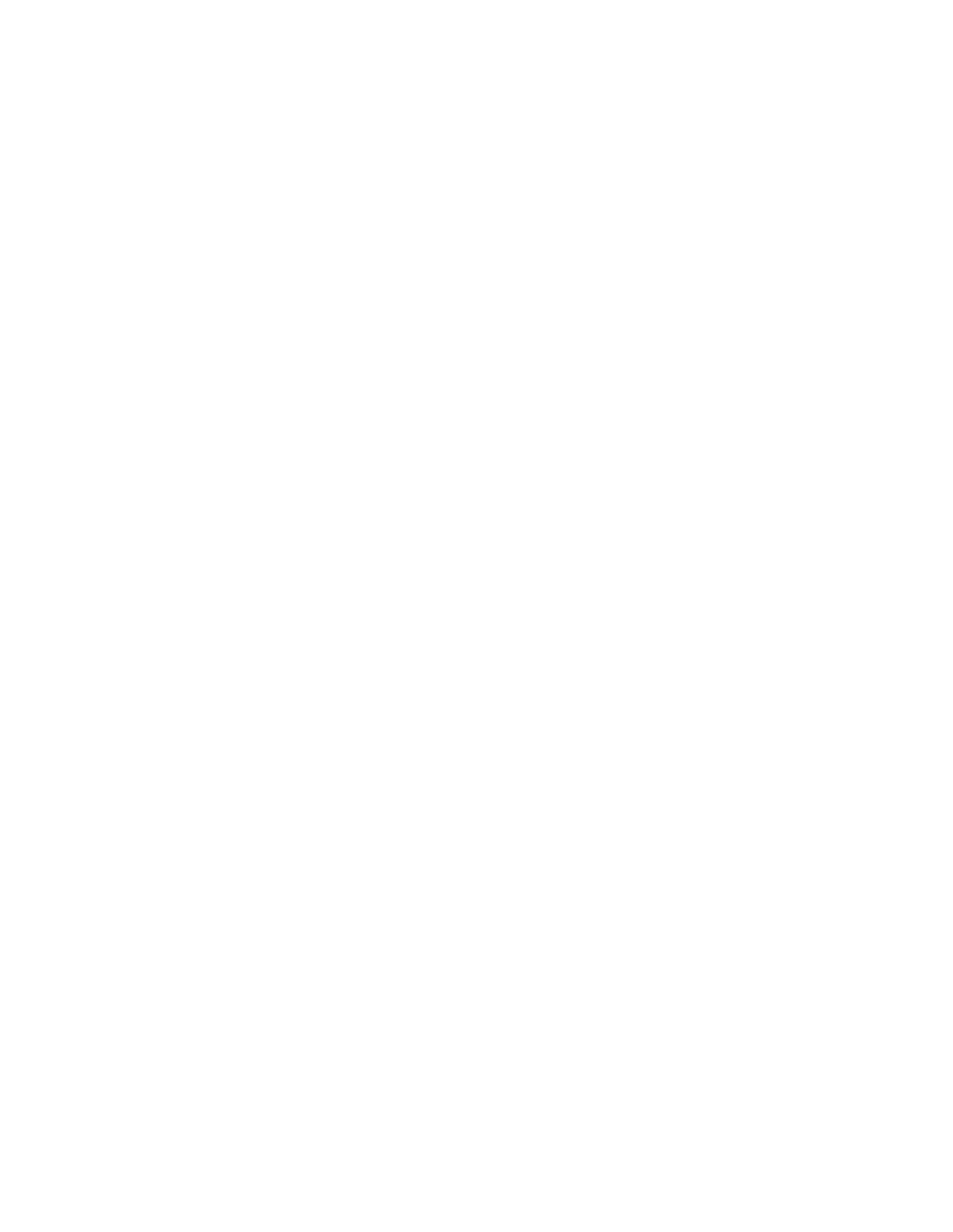## **Table of Contents**

| 1.0 |     |       |                                                                   |  |
|-----|-----|-------|-------------------------------------------------------------------|--|
|     | 1.1 |       |                                                                   |  |
|     | 1.2 |       |                                                                   |  |
|     |     | 1.2.1 |                                                                   |  |
|     |     | 1.2.2 |                                                                   |  |
| 2.0 |     |       |                                                                   |  |
|     | 2.1 |       |                                                                   |  |
|     | 2.2 |       | Mendota Pool Bypass and Reach 2B Channel Improvements Project 2-2 |  |
| 3.0 |     |       |                                                                   |  |
|     | 3.1 |       |                                                                   |  |
|     | 3.2 |       |                                                                   |  |
|     | 3.3 |       |                                                                   |  |
| 4.0 |     |       |                                                                   |  |
|     | 4.1 |       |                                                                   |  |
|     |     | 4.1.1 |                                                                   |  |
|     |     | 4.1.2 |                                                                   |  |
|     |     | 4.1.3 |                                                                   |  |
|     |     | 4.1.4 |                                                                   |  |
|     |     | 4.1.5 |                                                                   |  |
|     |     | 4.1.6 |                                                                   |  |
|     |     | 4.1.7 |                                                                   |  |
|     |     | 4.1.8 |                                                                   |  |
|     |     | 4.1.9 |                                                                   |  |
|     |     |       |                                                                   |  |
|     |     |       |                                                                   |  |
|     |     |       |                                                                   |  |
|     |     |       |                                                                   |  |
|     |     |       |                                                                   |  |
|     |     |       |                                                                   |  |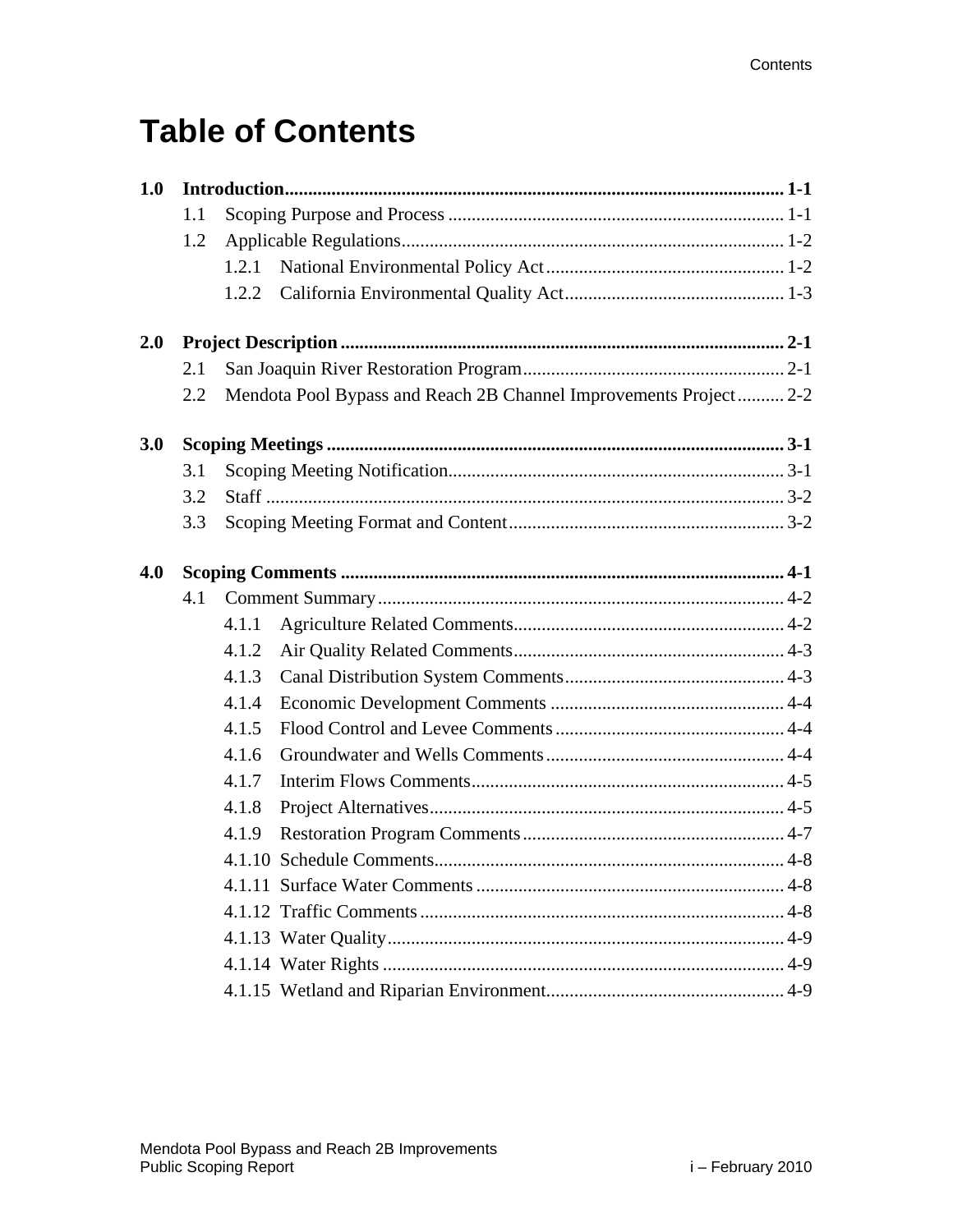### **Tables**

| Table 4-2. List of Individuals and Nongovernmental Organizations that |  |
|-----------------------------------------------------------------------|--|
|                                                                       |  |
|                                                                       |  |

### **Figures**

|--|

### **Attachments**

Attachment A Scoping Meeting Notification Attachment B Scoping Meeting Materials Attachment C Scoping Comments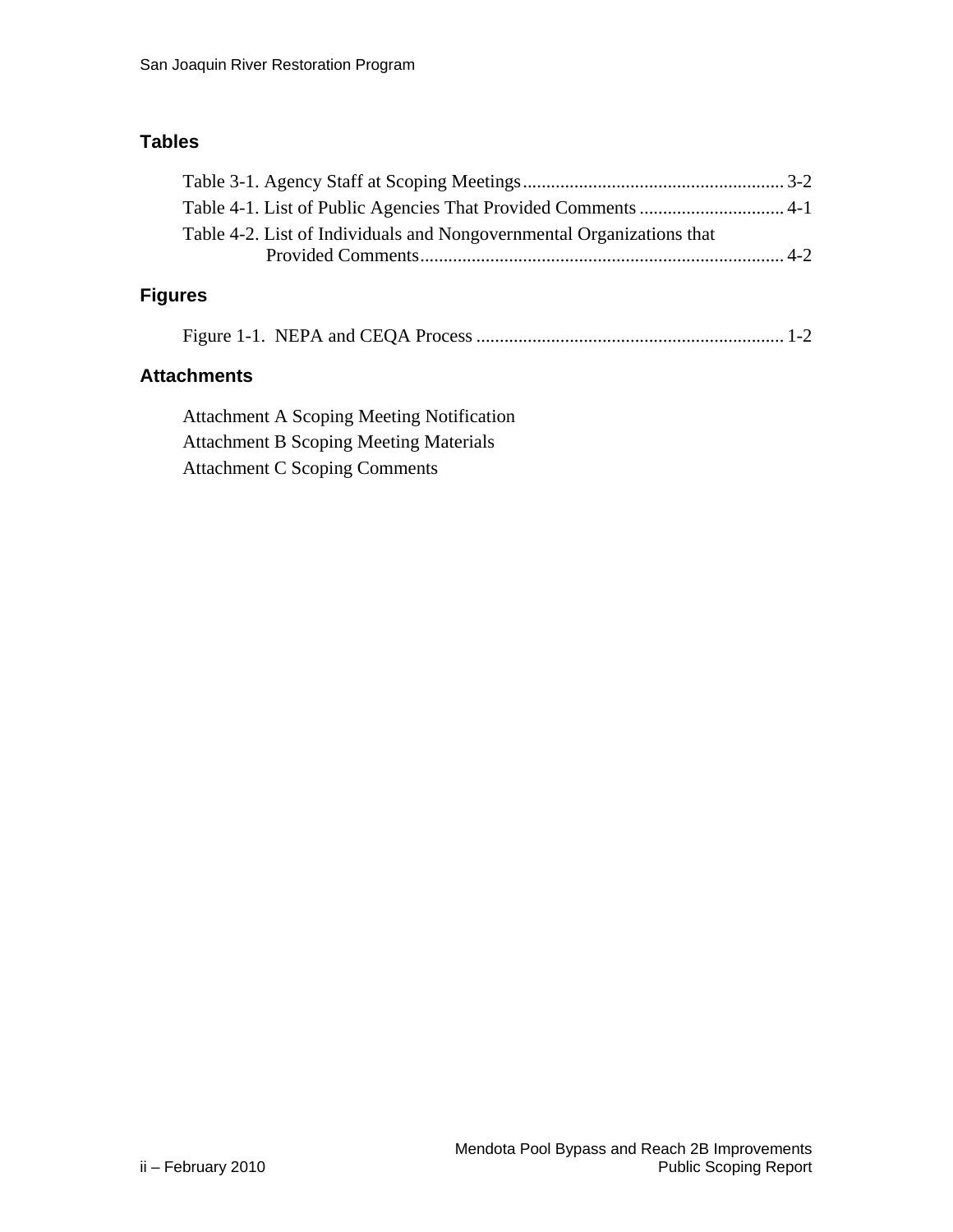## **List of Abbreviations and Acronyms**

| Act            | San Joaquin River Restoration Settlement Act                         |  |  |
|----------------|----------------------------------------------------------------------|--|--|
| Air District   | San Joaquin Valley Air Pollution Control District                    |  |  |
| CalEPA         | California Environmental Protection Agency                           |  |  |
| <b>CEQ</b>     | Council on Environmental Quality                                     |  |  |
| <b>CEQA</b>    | California Environmental Quality Act                                 |  |  |
| <b>CFR</b>     | Code of Federal Regulations                                          |  |  |
| cfs            | cubic feet per second                                                |  |  |
| <b>DFG</b>     | California Department of Fish and Game                               |  |  |
| <b>DM</b>      | Department Manual                                                    |  |  |
| <b>DWR</b>     | California Department of Water Resources                             |  |  |
| <b>EIS/EIR</b> | Environmental Impact Statement/Environmental<br><b>Impact Report</b> |  |  |
| <b>EPA</b>     | U.S. Environmental Protection Agency                                 |  |  |
| <b>FWUA</b>    | <b>Friant Water Users Authority</b>                                  |  |  |
| <b>IPAR</b>    | <b>Initial Program Alternatives Report</b>                           |  |  |
| <b>LSJLD</b>   | Lower San Joaquin Levee District                                     |  |  |
| <b>MOU</b>     | Memorandum of Understanding                                          |  |  |
| <b>NEPA</b>    | <b>National Environmental Policy Act</b>                             |  |  |
| <b>NMFS</b>    | <b>National Marine Fisheries Service</b>                             |  |  |
| <b>NOAA</b>    | National Oceanic and Atmospheric Administration                      |  |  |
| <b>NOI</b>     | Notice of Intent                                                     |  |  |
| <b>NOP</b>     | Notice of Preparation                                                |  |  |
| <b>NRDC</b>    | <b>Natural Resources Defense Council</b>                             |  |  |
| O&M            | Operation and maintenance                                            |  |  |
| RA             | <b>Restoration Administrator</b>                                     |  |  |
| <b>RMC</b>     | San Joaquin River Resource Management Coalition                      |  |  |
| <b>SJRECWA</b> | San Joaquin River Exchange Contractors Water<br>Authority            |  |  |
| <b>SJRRP</b>   | San Joaquin River Restoration Program                                |  |  |
| <b>USACE</b>   | U.S. Army Corps of Engineers                                         |  |  |
| <b>USEPA</b>   | U.S. Environmental Protection Agency                                 |  |  |
| <b>USFWS</b>   | U.S. Fish and Wildlife Services                                      |  |  |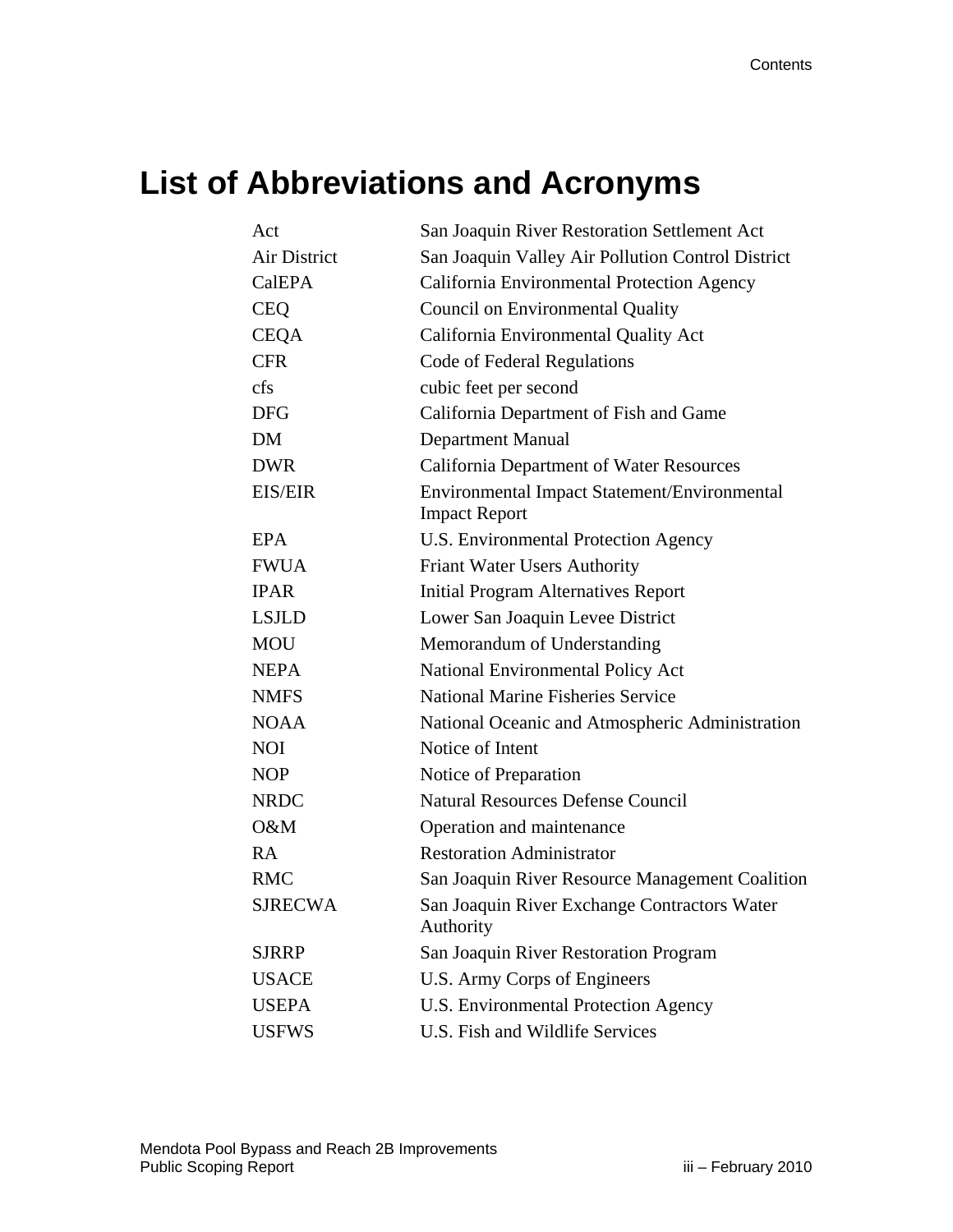*This page left blank intentionally.*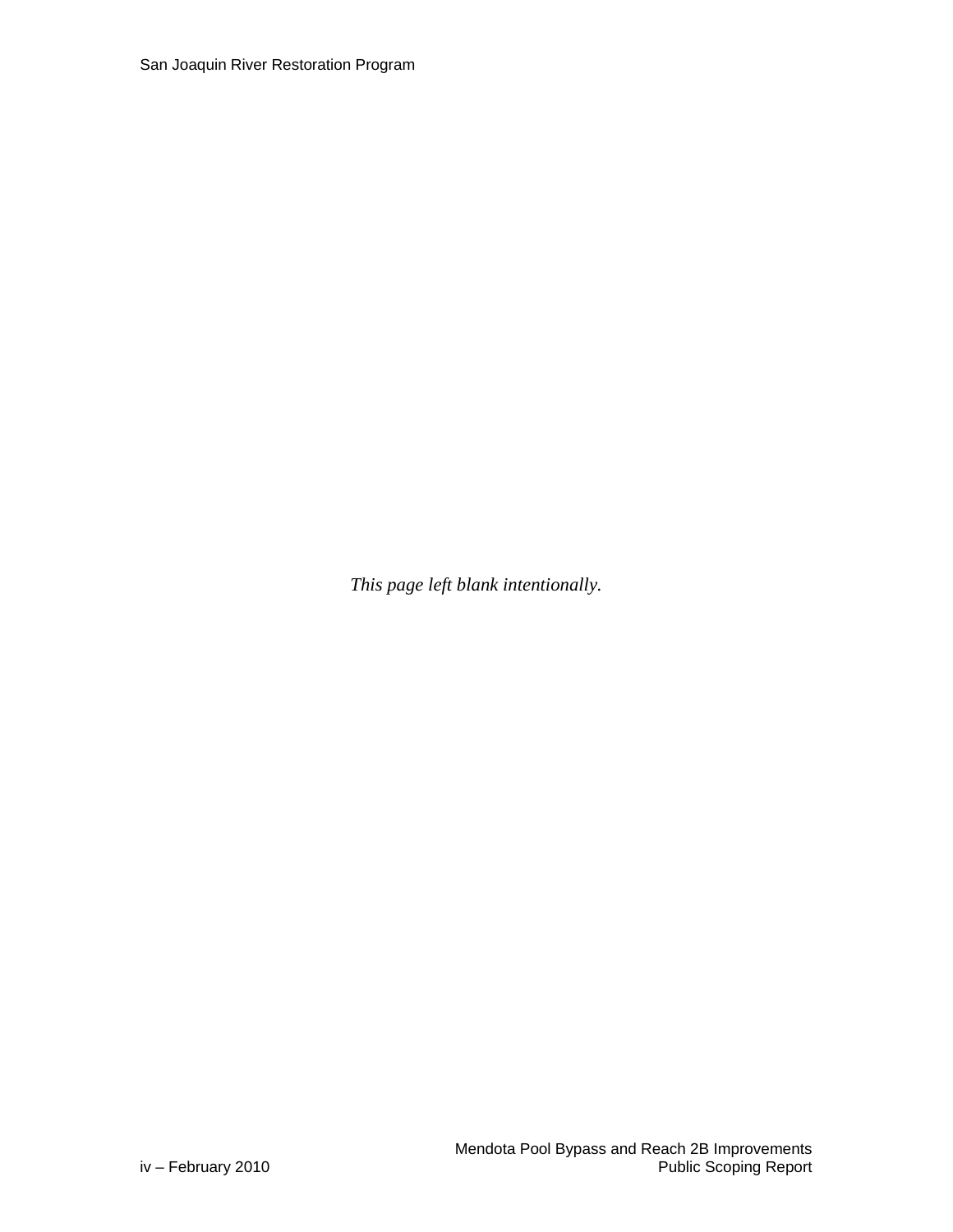# **1.0 Introduction**

This report documents the scoping activities that occurred for the San Joaquin River Restoration Program (SJRRP) Mendota Pool Bypass and Reach 2B Channel Improvements Project (Reach 2B Project). The U.S. Department of the Interior, Bureau of Reclamation (Reclamation), the National Environmental Policy Act (NEPA) lead agency, and the California Department of Water Resources (DWR), the California Environmental Quality Act (CEQA) lead agency, are planning to prepare an Environmental Impact Statement/Environmental Impact Report (EIS/R) to address the creation of a bypass channel around the Mendota Pool and make channel and structural improvements along Reach 2B of the San Joaquin River, consistent with the stipulations in the San Joaquin River Settlement (Settlement) in Natural Resources Defense Council, et al., v Kirk Rodgers, et al. Accordingly, these agencies held public scoping meetings to obtain public and stakeholder input and to comply with environmental regulations.

## **1.1 Scoping Purpose and Process**

Scoping is generally defined as "early public consultation," and is one of the first steps of the NEPA and CEQA environmental review process (see Figure 1-1). The purpose of scoping is to involve the public, stakeholders, Indian tribes, and other interested agencies early in the environmental compliance process to help determine the range of alternatives to be evaluated, the potential environmental effects, and possible mitigation measures to be considered in an environmental document. The results of scoping help to guide an agency's environmental review of a project.

As part of the scoping process, agencies often conduct public meetings. While scoping is not limited to this form, public meetings do allow interested persons to listen to information about a proposed project or action and express their concerns and viewpoints to the implementing agencies. During scoping meetings, the lead agency generally outlines the proposed project, defines the area of analysis, proposes issues to be addressed in the environmental compliance document, and solicits public comments. Agencies also establish a scoping comment period to accept scoping comments submitted in writing. Scoping comments are considered by the agencies during the formulation of alternatives and the scope of the environmental issues to be addressed in the environmental impact analyses.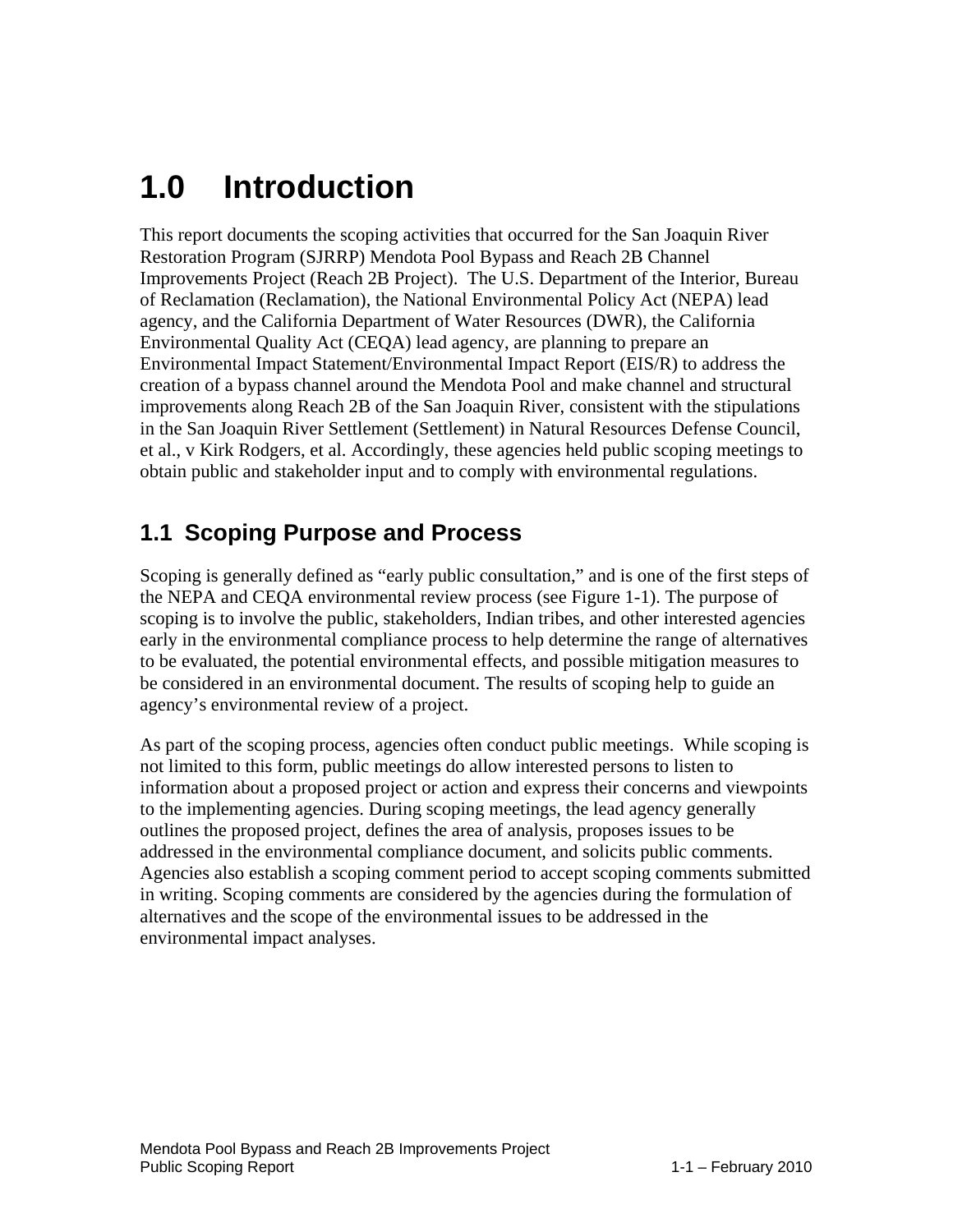

**Figure 1-1. NEPA and CEQA Process** 

## **1.2 Applicable Regulations**

Scoping is required by Federal and State regulations. The scoping requirements for NEPA and CEQA are outlined below.

### **1.2.1 National Environmental Policy Act**

NEPA regulations (40 Code of Federal Regulations [CFR] 1501.7) require scoping to determine the scope of the issues to be addressed in the environmental review and to identify significant issues. According to NEPA, scoping should occur early on in the environmental review process and should involve the participation of the affected parties.

The lead Federal agency of the proposed action is required to:

1. "Invite the participation of affected Federal, State, and local agencies, any affected Indian tribe, the proponent of the action, and other interested persons (including those who might not be in accord with the action on environmental grounds);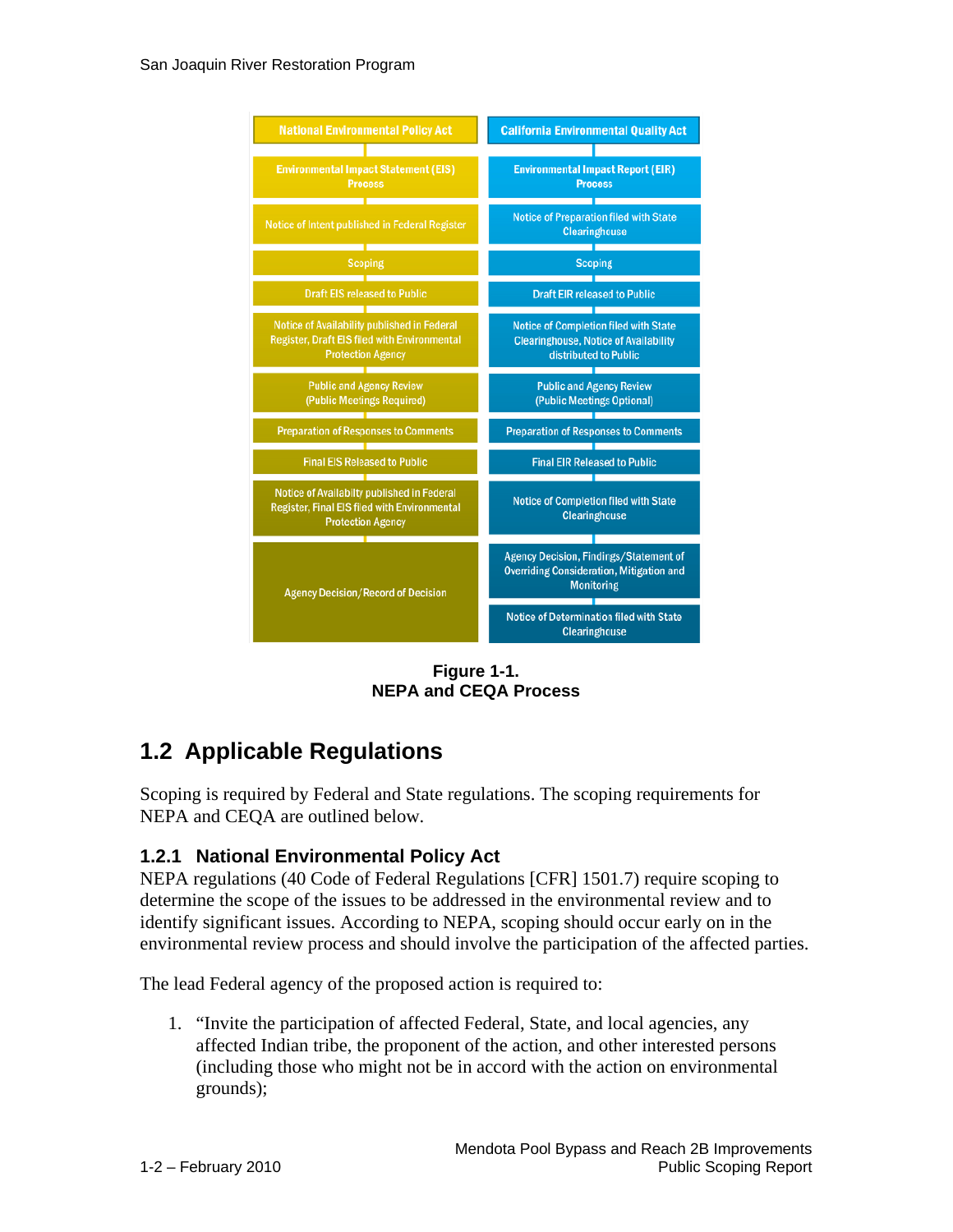- 2. Determine the scope and the significant issues to be analyzed in depth in the Environmental Impact Statement (EIS);
- 3. Identify and eliminate from detailed study the issues that are not significant or have been covered by prior environmental review narrowing the discussion of these issues in the statement to a brief presentation of why they will not have a significant effect on the human environment or providing a reference to their coverage elsewhere;
- 4. Allocate assignments for preparation of the environmental impact statement among the lead and cooperating agencies, with the lead agency retaining responsibility for the statement;
- 5. Indicate any public Environmental Assessments and other Environmental Impact Statements that are being or will be prepared that are related to but are not part of the scope of the impact statement under consideration;
- 6. Identify other environmental review and consultation requirements so the lead and cooperating agencies may prepare other required analyses and studies concurrently with, and integrated with, the Environmental Impact Statement; and
- 7. Indicate the relationship between the timing of the preparation of environmental analyses and the agency's tentative planning and decision making schedule" (40 CFR 1501.7).

Public involvement activities are required by the Council on Environmental Quality (CEQ) regulations that state: "Agencies shall: Make diligent efforts to involve the public in preparing and implementing their NEPA procedures" (40 CFR 1506.6(a)). Public scoping meetings help to satisfy this requirement.

CEQ regulations (40 CFR 1508.22, 516 DM 2.3D) require the implementing agency to notify the public that it is preparing an EIS for a project under consideration. Reclamation published a Notice of Intent (NOI) in the Federal Register on Monday, July 13, 2009. Attachment A of this scoping report includes a copy of the NOI.

### **1.2.2 California Environmental Quality Act**

CEQA encourages early public consultation with affected parties. This early consultation can often identify and help to resolve potential problems before they turn into more serious problems further on in the process. CEQA describes two other benefits for early consultation:

- a) "Scoping has been helpful to agencies in identifying the range of actions, alternatives, mitigation measures, and significant impacts to be analyzed in depth in an EIR and in eliminating from detailed study issues found not to be important.
- b) Scoping has been found to be an effective way to bring together and resolve the concerns of affected Federal, State, and local agencies, the proponent of the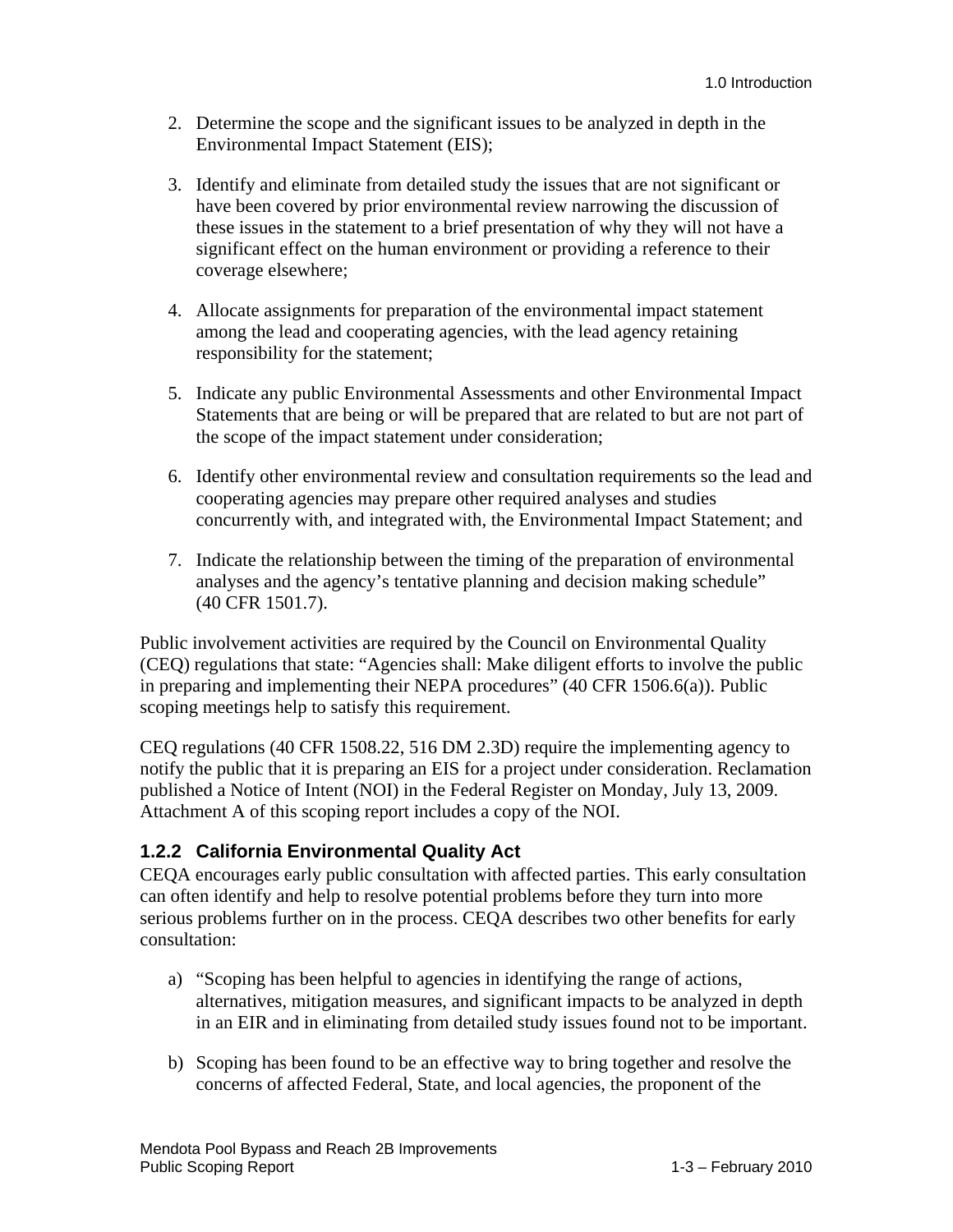action, and other interested persons including those who might not be in accord with the action on environmental grounds" (CEQA Guidelines Section 15083).

According to Section 15082 of the CEQA Guidelines, a State lead agency must conduct at least one scoping meeting for a project of statewide, regional, or area-wide significance. A scoping meeting held pursuant to NEPA in the city or county in which the project is located satisfies this CEQA requirement as long as notification of the scoping meetings has been carried out according to CEQA requirements.

Parallel to the process of the NOI for NEPA, CEQA requires public notification of the initiation of an Environmental Impact Report (EIR) through a Notice of Preparation (NOP) (CEQA Guidelines Section 15082) that is submitted to the Office of Planning and Research. DWR published a NOP for the project on Monday July 13, 2009. A copy of the NOP can be found in Appendix A of this scoping report.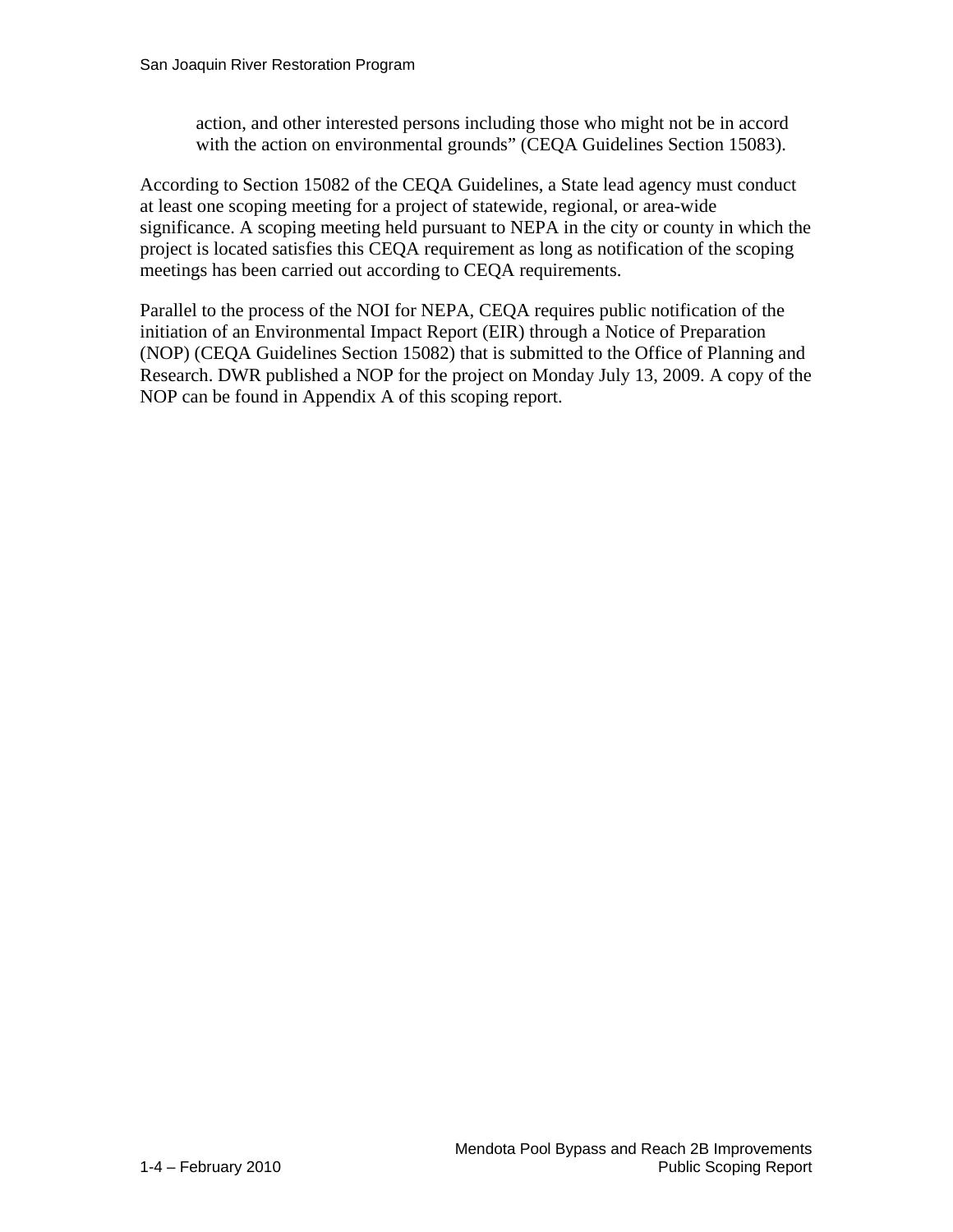# **2.0 Project Description**

This section presents a brief description of the overall SJRRP and the Reach 2B Project.

### **2.1 San Joaquin River Restoration Program**

In 1988, a coalition of environmental groups led by the Natural Resources Defense Council (NRDC) filed a lawsuit challenging the renewal of the long-term water service contracts between the United States and the Central Valley Project Friant Division Contractors. After more than 18 years of litigation known as *Natural Resources Defense Council, et al., v. Kirk Rodgers, et al.*, the NRDC, Friant Water Users Authority (FWUA), and the Departments of the Interior and Commerce (Settling Parties) reached agreement on the terms and conditions of the Settlement, that was subsequently approved by the Court on October 23, 2006.

The Settlement is based on two parallel Goals:

- 1. **The Restoration Goal** To restore and maintain fish populations in "good condition" in the main stem of the San Joaquin River below Friant Dam to the confluence of the Merced River, including naturally reproducing and selfsustaining populations of salmon and other fish; and
- 2. **The Water Management Goal** To reduce or avoid adverse water supply impacts to all of the Friant Division long-term Contractors that may result from the Interim Flows and Restoration Flows provided for in the Settlement.

The Settling Parties acknowledge that accomplishing the goals requires planning, implementation, and funding of certain activities, such as environmental review, design, and construction. With regard to the Restoration Goal, the Settlement calls for a combination of channel and structural improvements along the San Joaquin River below Friant Dam, releases of additional water from Friant Dam to the confluence of the Merced River, and the reintroduction of spring and/or fall-run Chinook salmon.

As set forth in Paragraph 4 of the Settlement the Secretary of the Interior (Secretary) shall diligently pursue implementation of the Restoration Goal and Water Management Goal. Additionally, the Settling Parties agreed that implementation of the Settlement would require participation of the State of California (State). Therefore, concurrent with the execution of the Settlement, the Settling Parties entered into a Memorandum of Understanding (MOU) with the State of California, by and through the California Natural Resources Agency, DWR, the California Department of Fish and Game (DFG), and the California Environmental Protection Agency (CalEPA), regarding the State's role in the implementation of the Settlement. The program established to implement the Settlement is the SJRRP and the "Implementing Agencies" responsible for the management of the SJRRP include Reclamation, United States Fish and Wildlife Service (USFWS), National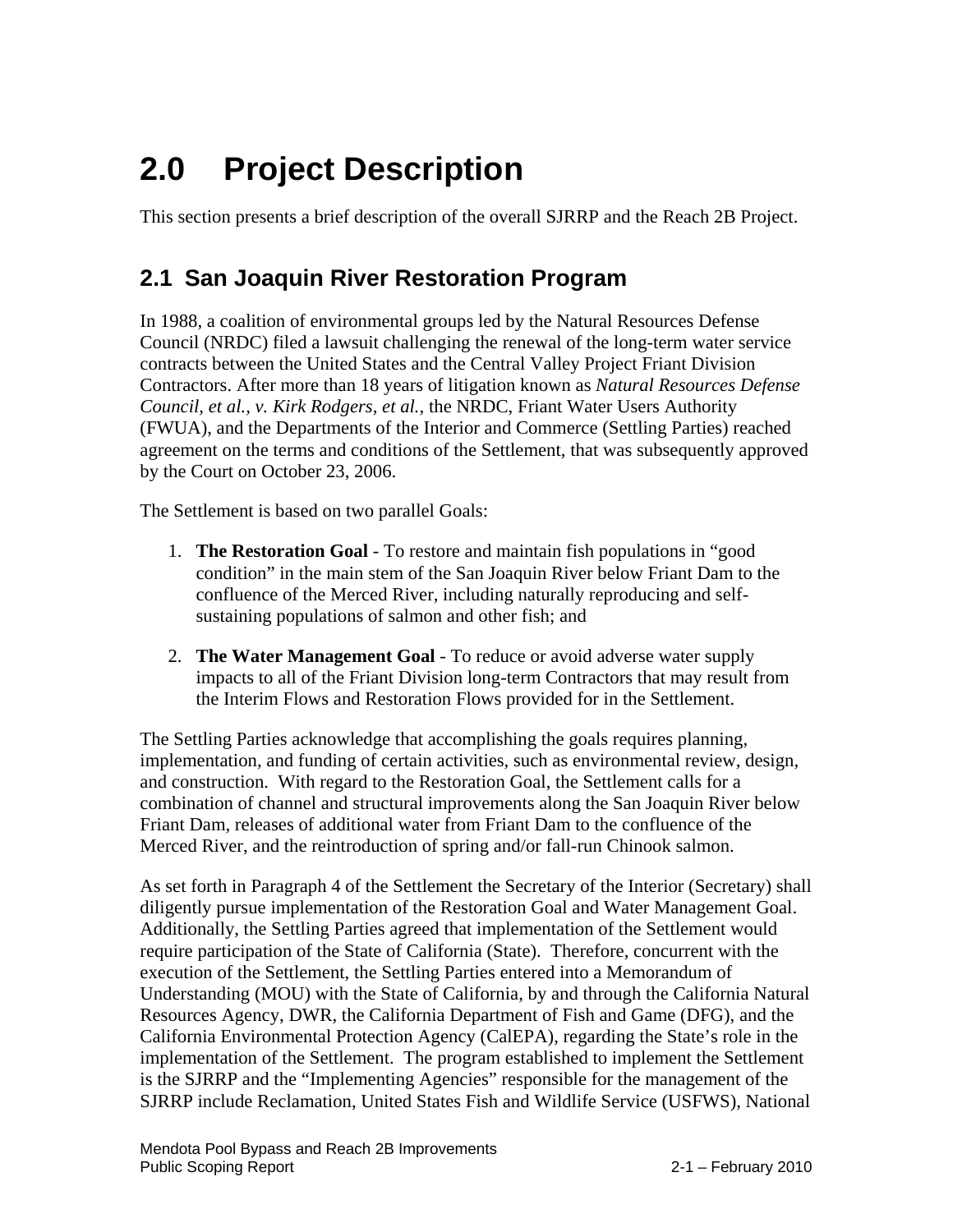Marine Fisheries Service (NMFS), DWR, and DFG. The Federal Implementing Agencies (Reclamation, USFWS and NMFS) are authorized to implement the Settlement under the San Joaquin River Restoration Settlement Act (Act), Public Law 111-11.

### **2.2 Mendota Pool Bypass and Reach 2B Channel Improvements Project**

The Reach 2B Project is one component of the overall SJRRP. It includes the construction, operation, and maintenance of a bypass channel around Mendota Pool, a bifurcation structure that would route stream flow and fish into the new bypass as well as diverting river flows into Mendota Pool when needed, and improvements to the San Joaquin River channel from the Chowchilla Bifurcation Structure to the new Mendota Pool Bypass to convey at least 4,500 cubic feet per second (cfs). The following are the applicable Settlement Paragraphs:

- Paragraph  $11(a)(1)$  stipulates the creation of a bypass channel around Mendota Pool to ensure conveyance of at least 4,500 cfs to Reach 3. This paragraph also stipulates construction of a structure capable of directing flow down the bypass and allowing the Secretary of the Interior to make deliveries of San Joaquin River water into Mendota Pool when necessary.
- Paragraph  $11(a)(2)$  stipulates modifications to the San Joaquin River channel capacity (including new floodplain and related riparian habitat) to ensure conveyance of at least 4,500 cfs in Reach 2B between the Chowchilla Bifurcation Structure and the new Mendota Pool Bypass channel.

Because the functions of these channels are related, the design, environmental compliance, and construction are being addressed as one project. The Settlement stipulates that the Mendota Pool Bypass channel conveys at least 4,500 cfs. Based on preliminary information, these modifications may consist of modifying existing levees, building new levees and a new river channel, and relocating existing infrastructure. The Mendota Pool Bypass bifurcation structure may be located near the downstream end of Reach 2B in order to route flows and fish into the new bypass and/or route flows into the Mendota Pool. Modifications to the San Joaquin River from the Chowchilla Bifurcation Structure to the new Mendota Pool Bypass could include modifications to the existing levees, construction of new levees, and relocation of existing infrastructure while including the construction of integrated floodplain and riparian habitat.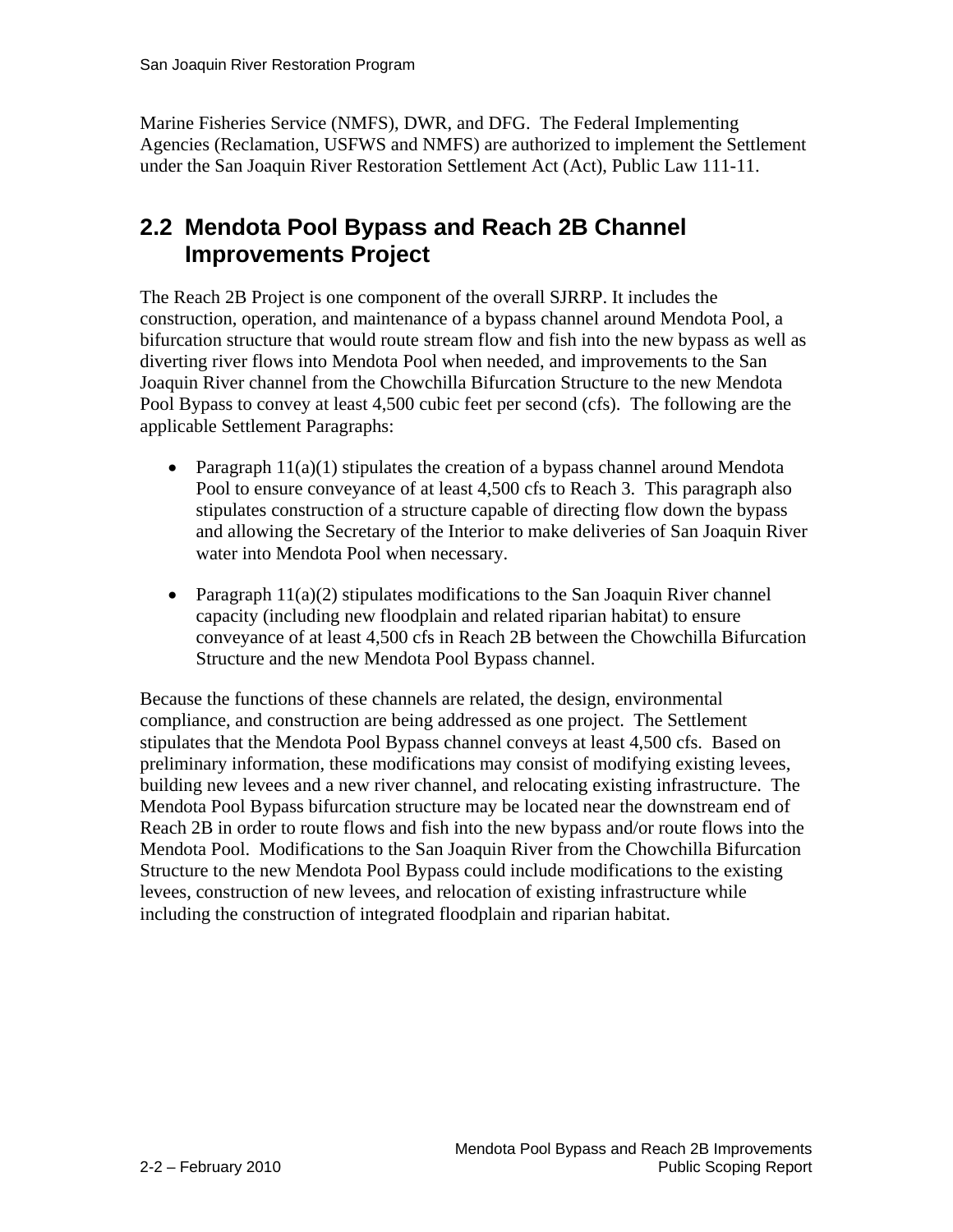# **3.0 Scoping Meetings**

Reclamation and DWR held two public scoping meetings in July of 2009, regarding preparation of an EIS/R for the Reach 2B Project. The first meeting was held in Fresno, California, on Tuesday, July 28, 2009, from 6:00 p.m. to 8:00 p.m. The second meeting took place in Firebaugh, California, on Wednesday, July 29, 2009, from 6:00 p.m. to 8:00 p.m.

The location of the July 29, 2009 scoping meeting in Firebaugh was changed the morning of the meeting to accommodate an anticipated increase in audience numbers based on the preceding evening's scoping meeting in Fresno. The venue was moved from the Firebaugh Community Center to the Firebaugh Middle School, a distance of about onehalf mile. An email was sent at 1:30 p.m. to two primary stakeholder groups informing them of the change of location. They, in turn, sent notifications to their members which reached almost all of the evening's attendees. Additionally, a scoping meeting staff person remained at the original location to direct people to the new location.

Approximately 130 people attended the two meetings, including members of the public, landowners, elected officials, and representatives from public agencies.

## **3.1 Scoping Meeting Notification**

Reclamation published a NOI in the Federal Register (Vol. 74, No. 132, Monday July 13, 2009), as required by NEPA. DWR published a NOP on the same day with the State Clearinghouse (State Clearinghouse #2009072044), according to CEQA requirements.

To publicize the meetings, the lead agencies distributed notices (including a copy of the NOI and NOP) to approximately 960 interested parties in the project mailing list database, including Federal, State, and local agencies, elected officials, irrigation districts, county planning departments, landowners, academics, and other individuals that have shown an interest in the Reach 2B Project. A certified mailing was sent out to specific State, Federal, and local agencies to meet CEQA requirements.

Print ads displaying the time, date, and location of the scoping meetings were published in local area newspapers including the main sections of the *Fresno Bee* (July 15), *Visalia Times-Delta* (July 15), *Firebaugh-Mendota Journal* (July 15), *Merced Sun-Star* (July 15), and *Los Banos Enterprise* (July 17).

A press release was distributed by Reclamation on July 13, 2009, to Reclamation's media lists, other newspapers and media outlets in the Reach 2B area (both English- and Spanish-speaking), Farm Bureau publications for the counties of Fresno, Merced, and Madera, the California Farm Bureau Federation's "Ag Alert" weekly newspaper, the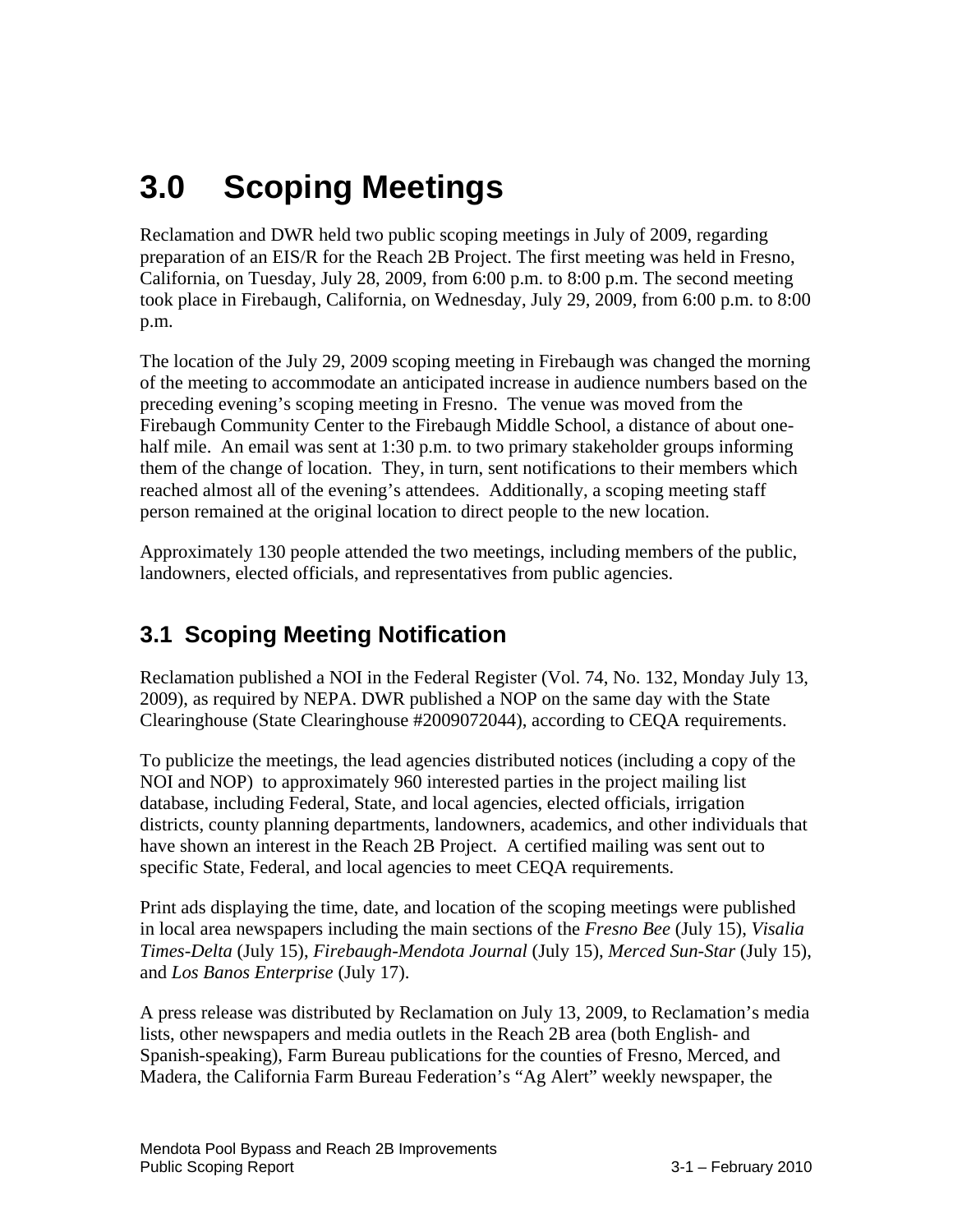California Farmer, and the Capitol Press. Updated information on the scoping meetings was also posted to the SJRRP website (www.restoresjr.net).

Attachment A of this scoping report contains a copy of the NOI, the NOP, the press release distributed by Reclamation, and the print ads published in the local area newspapers.

## **3.2 Staff**

Table 3-1 is a list of agency staff in attendance during the public scoping meetings.

| Agency Staff at Scoping Meetings |                    |  |  |  |
|----------------------------------|--------------------|--|--|--|
| <b>Staff</b>                     | <b>Affiliation</b> |  |  |  |
| Jason Phillips                   | Reclamation        |  |  |  |
| Alicia Gasdick                   | Reclamation        |  |  |  |
| <b>Margaret Gidding</b>          | Reclamation        |  |  |  |
| David Mooney                     | Reclamation        |  |  |  |
| Rhonda Reed                      | <b>NMFS</b>        |  |  |  |
| Kevin J. Faulkenberry            | <b>DWR</b>         |  |  |  |
| <b>Karen Dulik</b>               | <b>DWR</b>         |  |  |  |
| John Battistoni                  | DFG                |  |  |  |
| Pam Jones                        | Kearns and West    |  |  |  |
| Morgan Poncelet                  | Kearns and West    |  |  |  |
| Stephanie Rickabaugh             | <b>USFWS</b>       |  |  |  |

**Table 3-1. Agency Staff at Scoping Meetings** 

## **3.3 Scoping Meeting Format and Content**

Meeting participants were greeted at the door and asked to sign in. All names were entered into a database for the exclusive purpose of keeping participants up-to-date on future activities, meetings, and project information. Meeting materials available to participants included:

- Agenda,
- PowerPoint presentation,
- Project press release,
- Spanish translation of the project press release,
- NOI and NOP,
- SJRRP Update Newsletter,
- Speaker card, and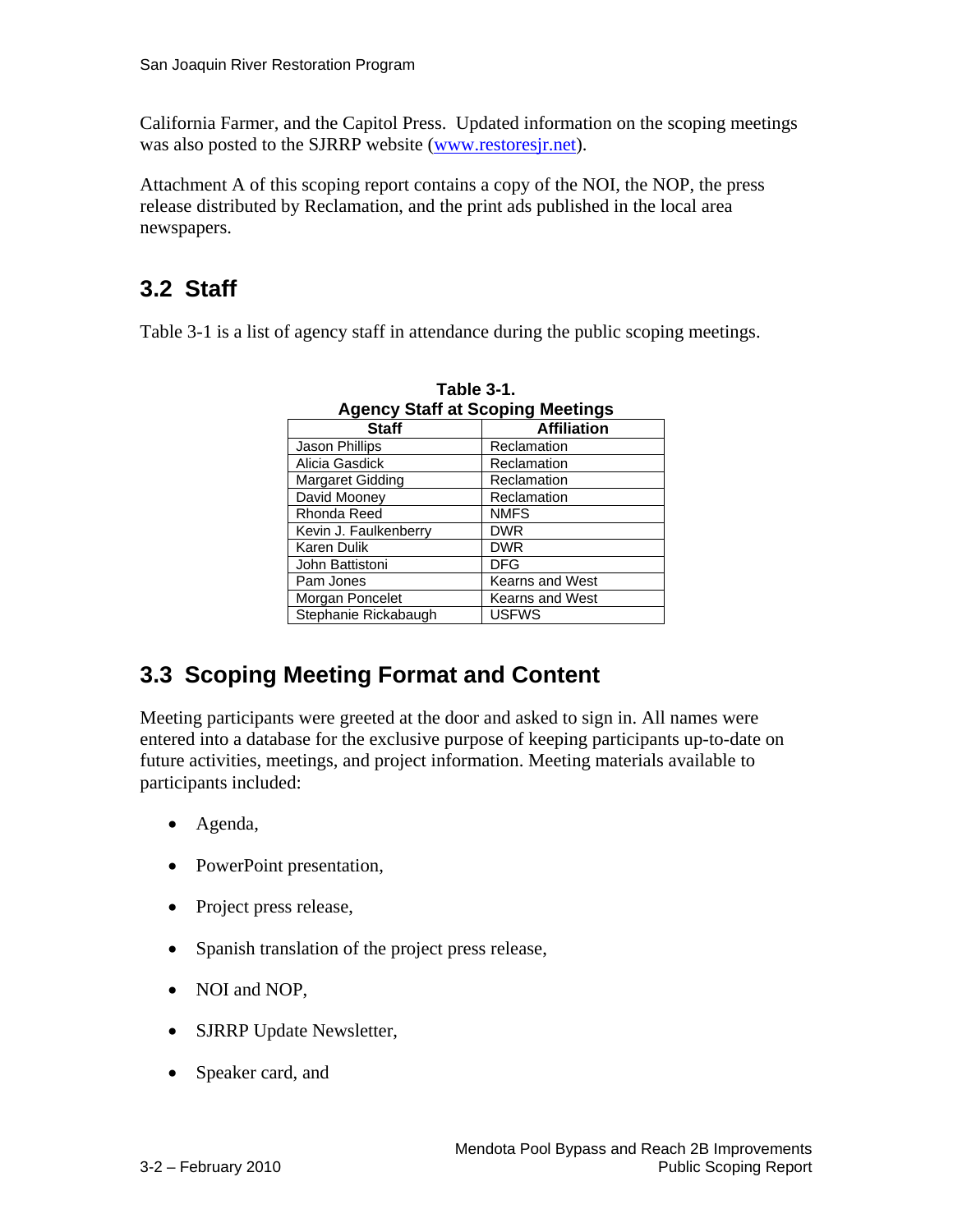• Comment card with an area map.

Both public meetings began with a PowerPoint presentation by Reclamation and DWR. The presentation explained the purpose of the meeting, provided a history of the Settlement, presented an overview of the key components of the Reach 2B Project, and described the public scoping process. Following the presentation, participants were able to walk around the room and discuss the project with Program staff members for the "open house" portion of the meeting. Three stations with displays were set up and included:

- 1. Project Process and Timeline,
- 2. Project Information, and
- 3. Comments and Public Involvement.

A staff person was available to each station to talk with the public and answer questions related to the project or overall Program. A Spanish-speaking interpreter was present at both meetings. Copies of the meeting handouts, PowerPoint presentation, and station displays are provided in Attachment B.

A public comment session was held after the open house portion of the meeting. Meeting participants were invited to provide verbal and written comments. Participants were invited to submit written comments on the provided comment cards and attached map. A court reporter attended both meetings to record all verbal comments. Twelve (12) verbal public comments were made at the Fresno scoping meeting, and ten (10) verbal comments were made at the Firebaugh scoping meeting. Verbal comments from the scoping meetings are summarized in Section 4.0 of this report. Copies of the meeting transcripts are available in Attachment C.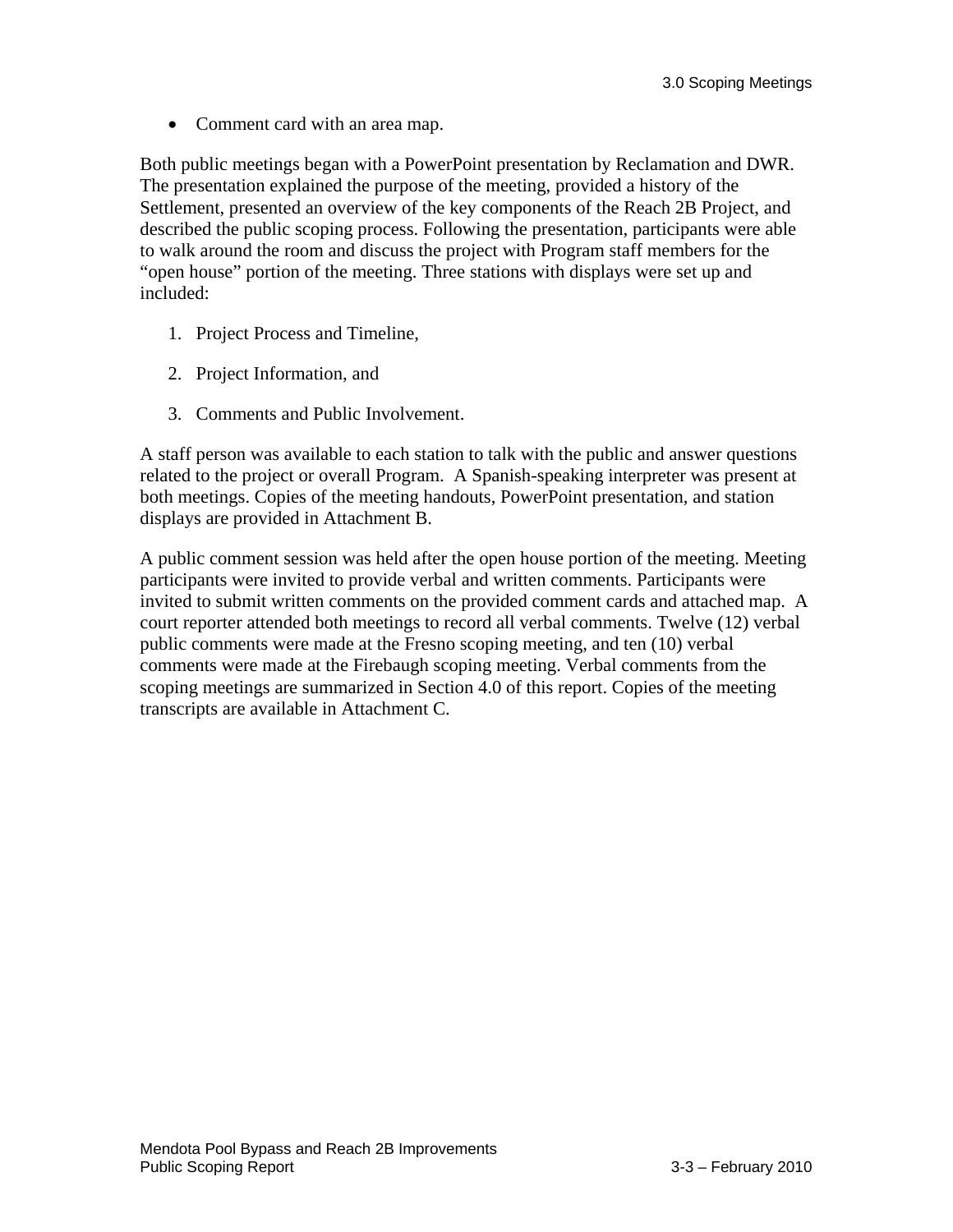*This page left blank intentionally.*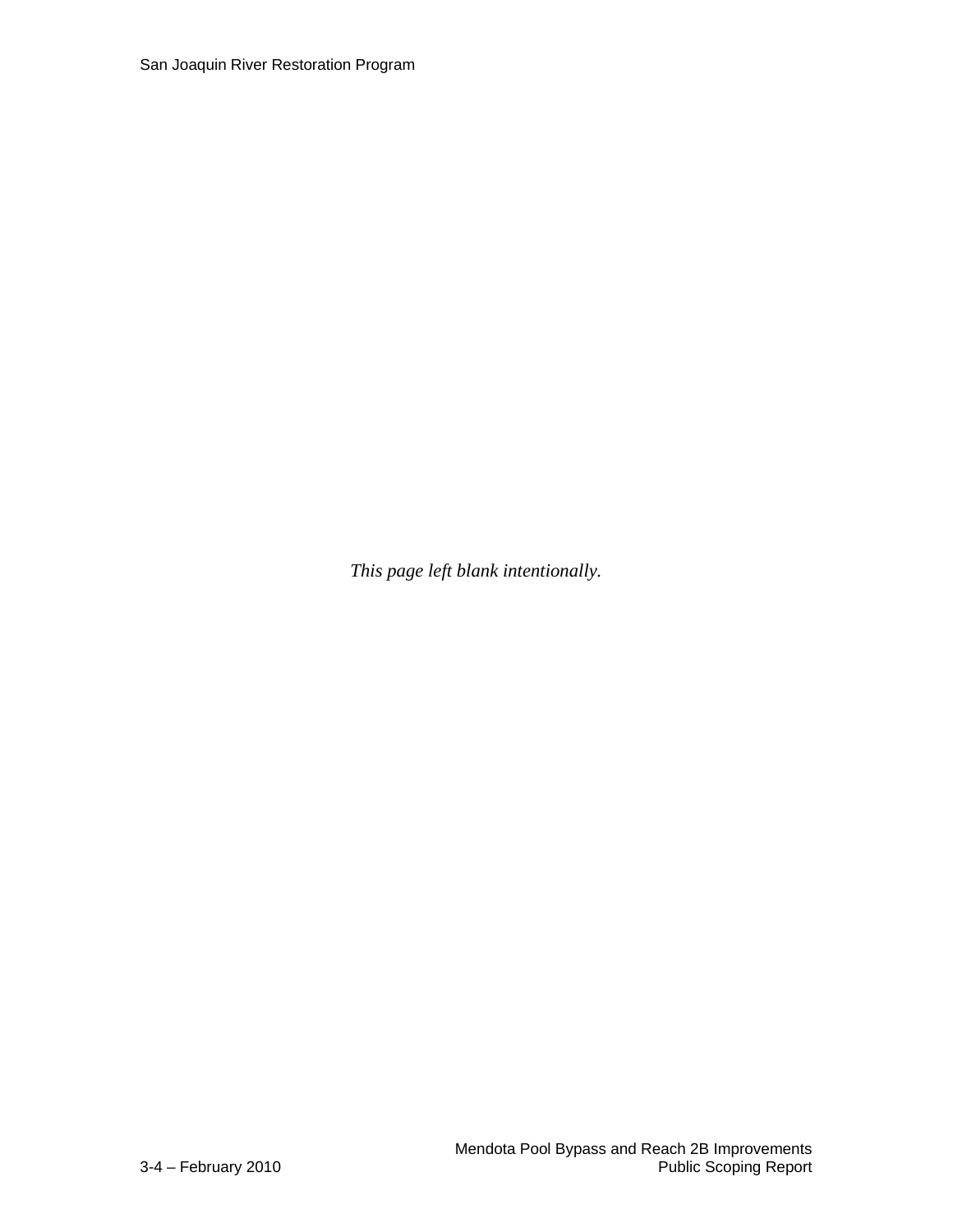# **4.0 Scoping Comments**

Verbal and written comments were accepted by Reclamation and DWR during both scoping meetings. Additionally, the agencies accepted written comments through mail, email, and fax, throughout the scoping period of July 13, 2009, through August 14, 2009. A copy of all scoping comments can be found in Attachment C (including meeting transcripts and all written comments received at the scoping meetings and during the comment period). A total of twenty-one (21) written documents were received and eleven (11) participants provided verbal comments during the scoping period.

The public agencies, individuals, and nongovernmental organizations that provided comments are presented in Table 4-1 and Table 4-2, respectively.

| בוטו טו ו מאווט הקטווטוטט ו וומנ ו וטעומטט טטוווווטוונט                                                                                                                           |                               |
|-----------------------------------------------------------------------------------------------------------------------------------------------------------------------------------|-------------------------------|
| Federal                                                                                                                                                                           | <b>Comment</b><br><b>Type</b> |
| U.S. Department of the Army, Corps of Engineers, California South Branch - Paul Maniccia,<br>Chief                                                                                | Written                       |
| U.S. Environmental Protection Agency, Communities and Ecosystems Division,<br>Environmental Review Office - Kathleen M. Goforth, Manager                                          | Written                       |
| <b>State</b>                                                                                                                                                                      |                               |
| California State Lands Commission – Marina R. Brand, Assistant Chief, Division of<br><b>Environmental Planning and Management</b>                                                 | Written                       |
| San Joaquin Valley Air Pollution Control District - Arnaud Marjollet, Permit Services<br>Manager                                                                                  | Written                       |
| <b>Regional and Local</b>                                                                                                                                                         |                               |
| Central California Irrigation District, Chris White, General Manager                                                                                                              | Verbal                        |
| City of Firebaugh – Jose Ramirez, City Manager                                                                                                                                    | Verbal                        |
| Grassland Water District - David Widell, General Manger                                                                                                                           | Written                       |
| Mendota City Council - S. Les Capuchio                                                                                                                                            | Written                       |
| Mendota Planning Commission - Ed Petry                                                                                                                                            | Written                       |
| San Joaquin River Resource Management Coalition (RMC) and San Joaquin River<br>Exchange Contractors Water Authority (SJRECWA) - Mari Martin, RMC, and Steve<br>Chedester, SJRECWA | Written and<br>Verbal         |
| SJRECWA - Steve Chedester, Executive Director                                                                                                                                     | Written                       |

**Table 4-1. List of Public Agencies That Provided Comments**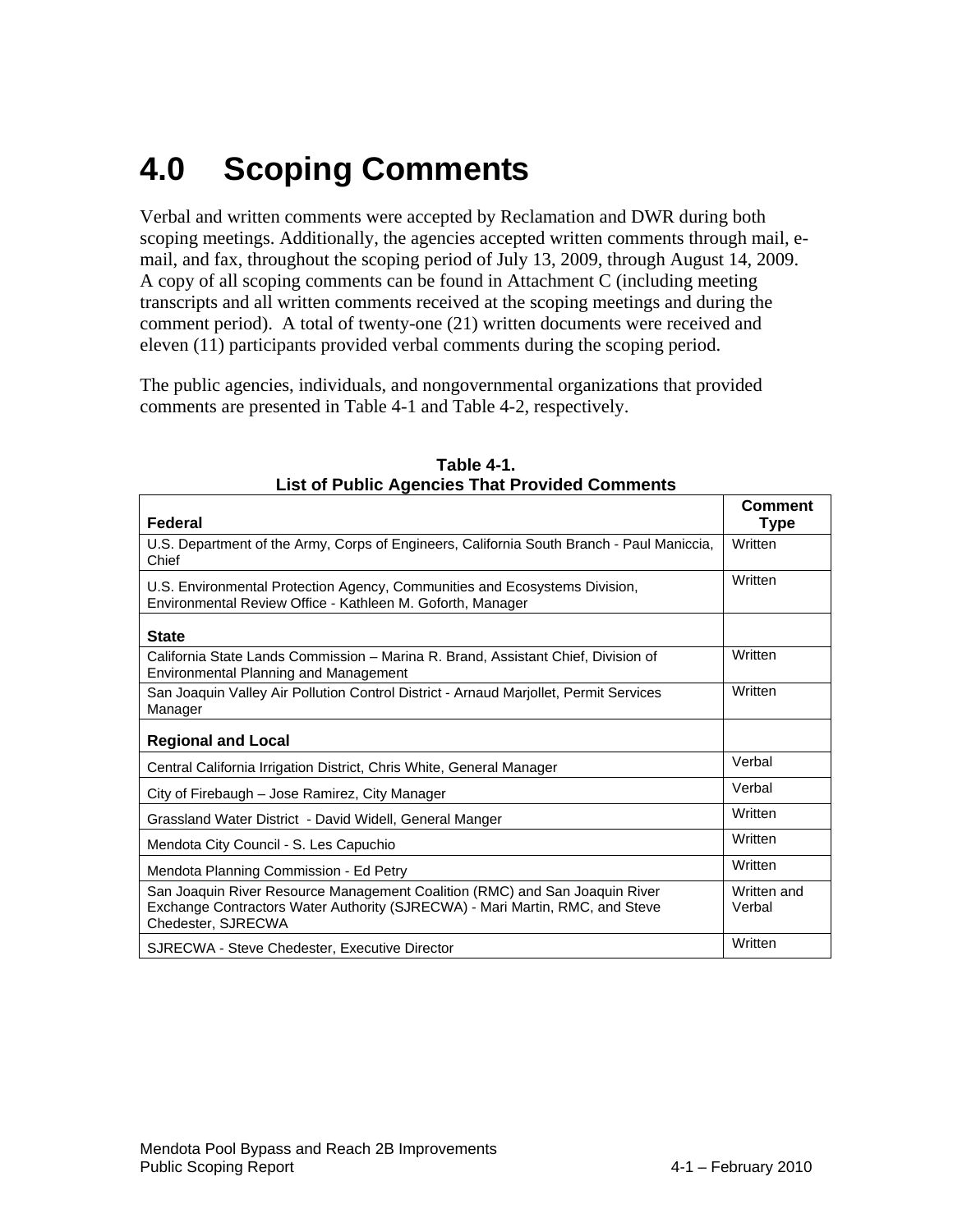| Table 4-2.                                                                   |
|------------------------------------------------------------------------------|
| List of Individuals and Nongovernmental Organizations that Provided Comments |

|                                                                | <b>Comment Type</b> |
|----------------------------------------------------------------|---------------------|
| 1986 Mitigation Lands Trust - Steven Haugen, Trustee           | Written             |
| Bart Bohn, Fresno, CA                                          | Written             |
| Bill Ward, BB Limited, Landowner                               | Verbal              |
| Carl Janzen, Madera, CA                                        | Written             |
| Chris Acree, Revive the San Joaquin                            | Verbal              |
| Columbia Canal Company - Roy Catania and Chris Cardella        | Verbal              |
| Columbia Canal Company - Randy Houk, General Manager           | Written             |
| Donna Duckworth, Fresno, CA                                    | Written             |
| Ed Howard, Fresno, CA                                          | Written             |
| Fresno County Farm Bureau - Ryan Jacobsen, Executive Director  | Written             |
| Ken Samarin, Samarian Farms, Kerman                            | Verbal              |
| Oscar and Marcia Sablan, Firebaugh, CA                         | Written             |
| Paramount Farming Company - Mike Widhalm & Kimberly Brown      | Written and Verbal  |
| Richard Knight, Fresno, CA                                     | Written             |
| Rudolfo Rulloda                                                | Written             |
| San Luis Canal Company - Chase Hurley, General Manager         | Written             |
| Sandra Flores, Fresno Regional Foundation, Sr. Program Officer | Verbal              |
| Walter Shubin, Individual, Kerman                              | Verbal              |

### **4.1 Comment Summary**

This section presents a summary of the comments received during the scoping process. If a similar comment was received from multiple participants, the comments were combined and reported as one comment. The full contents of the comments are included in Attachment C.

#### **4.1.1 Agriculture Related Comments**

- Several landowners request a river restoration program with sustainable agriculture.
- Address current and/or potential drainage issues as related to crops and other land uses.
- Evaluate crop use, seepage, drainage, delivery systems, and access on both sides of Reach 2B on properties to be purchased for the project.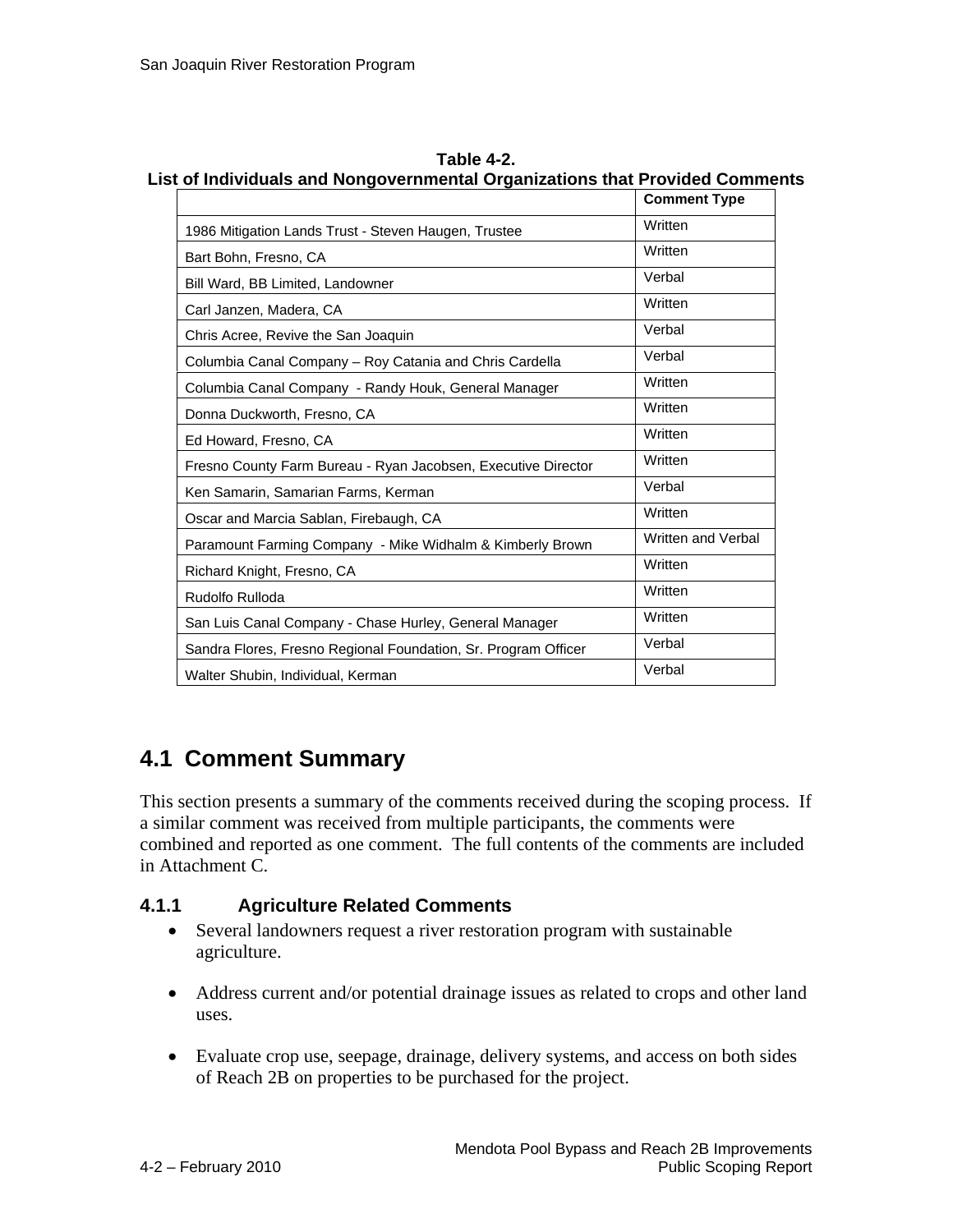- Outline a process for Project-related land purchases.
- Cooperate with local landowners and use local inherent knowledge.
- Develop mitigation measures to eliminate impacts to crop loss and property destruction due to flooding and seepage.
- Identify a manageable process for recourse for individual landowners that have been damaged by the Project and identify funding to alleviate potential lawsuits.

### **4.1.2 Air Quality Related Comments**

- Describe regulatory environment.
- Describe existing air quality conditions.
- Include a discussion of the project including existing and post-project emissions and short-term and long term activities emissions.
- Include a discussion of cumulative air impacts.
- Include a discussion of greenhouse gas emissions consistent with the California Global Warming Solutions Act (AB 32).
- Evaluate potential health impacts of Toxic Air Contaminants to near-by receptors.
- Include a discussion of nuisance odors.
- Discuss feasible measures that will reduce air quality impacts.
- Evaluate significant impacts to air quality from construction detours around Mendota Pool Bypass.

#### **4.1.3 Canal Distribution System Comments**

- Evaluate the Columbia-Mowry Distribution System including the redesign of facility access, facility operation and maintenance, pumps, pipelines, and power (PG&E/WAPA).
- Discuss necessary relocations of pumps on the river and the necessity to be screened so as to be operable at all times.
- Ensure no interruption in water deliveries as a result of the Project.
- Ensure priority of the Exchange Contractor deliveries from the Friant system through the river channel.
- Evaluate and address relift wells and tailwater return systems.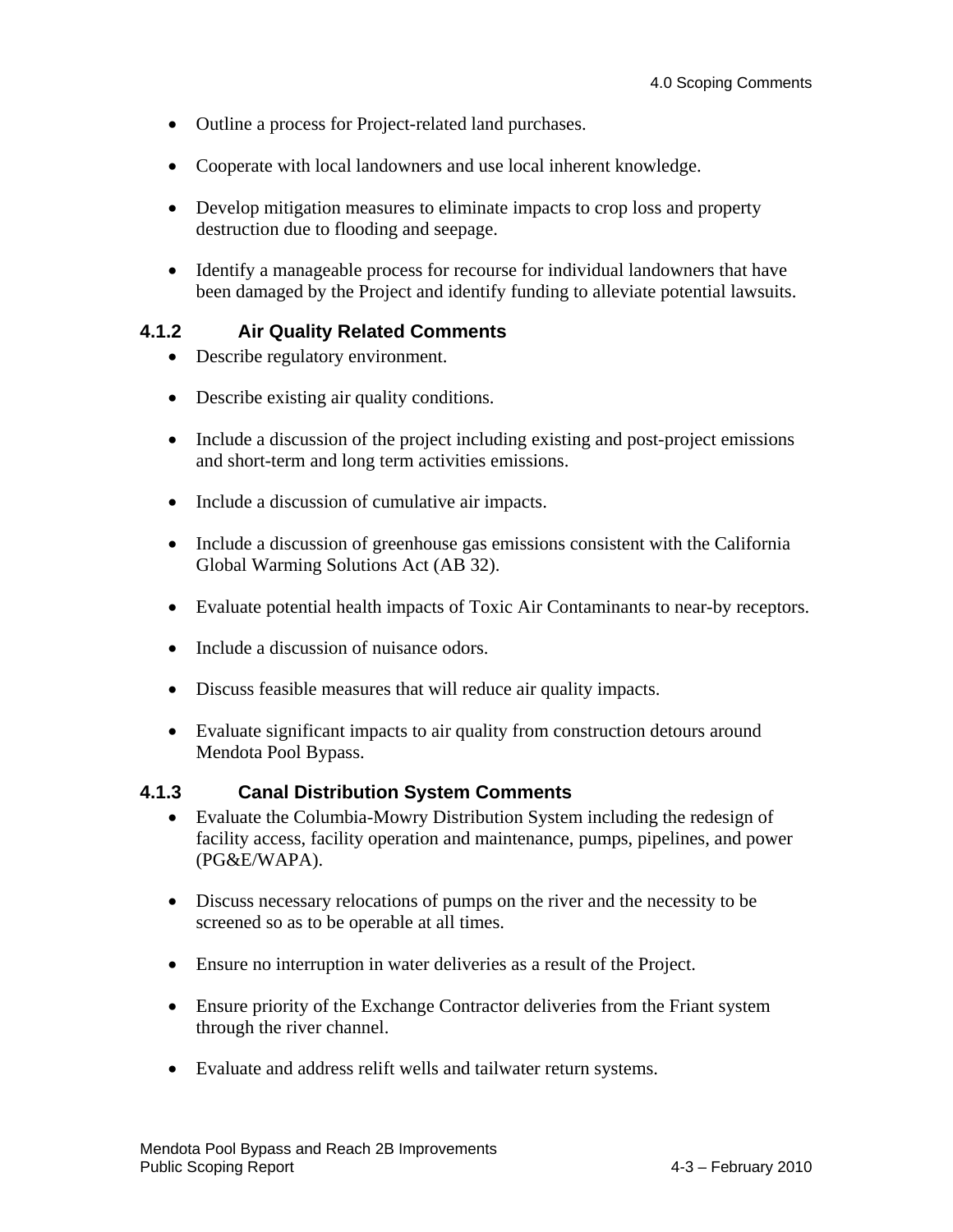### **4.1.4 Economic Development Comments**

- Acquire land to support recreation, tourism, flora, fauna and groundwater recharge.
- Evaluate the cumulative effects of taking primary farm land out of production to the economy of Firebaugh and Mendota.
- Identify a method to quantify loss of farmlands in regional dollars.
- Evaluate the temporary and permanent loss of recreation resources in the specific areas during the construction of levees and flood control facilities.

### **4.1.5 Flood Control and Levee Comments**

- The Project may be subject to 33 CFR 208.10 (encroachment of Federal flood control feature) or 33 U.S.C 408 (alteration of Federal project).
- The Project may require a Central Valley Flood Protection Board encroachment permit as well as geotechnical analysis of the proposed project locations.
- Evaluate shortening the channel distance to reduce levee length and maintenance costs.
- Evaluate Reach 2B flood waters that may intercept the little San Joaquin River and enter into the Fresno Slough.
- Identify who is responsible for cost of levee construction/maintenance.
- Evaluate the installation of cutoff channels before the river bends just downstream of the existing bifurcation structure to reduce flooding toward Highway 180.
- Evaluate access from public roads and operation and maintenance costs on land purchased for the project.
- Evaluate channel capacity and flooding.
- Include an evaluation of flood protection (Reclamation, LSJLD, USACE, Kings River) and/or seepage control.
- Evaluate the noise and vibration impacts on fish and birds from construction activities in the water, on the levees, and land-side supporting structures and flood control facilities.

#### **4.1.6 Groundwater and Wells Comments**

- Evaluate the relocation and reconnection of existing wells.
- An ongoing ground water seepage monitoring and management plan should be included for Reach 2B and Mendota Pool.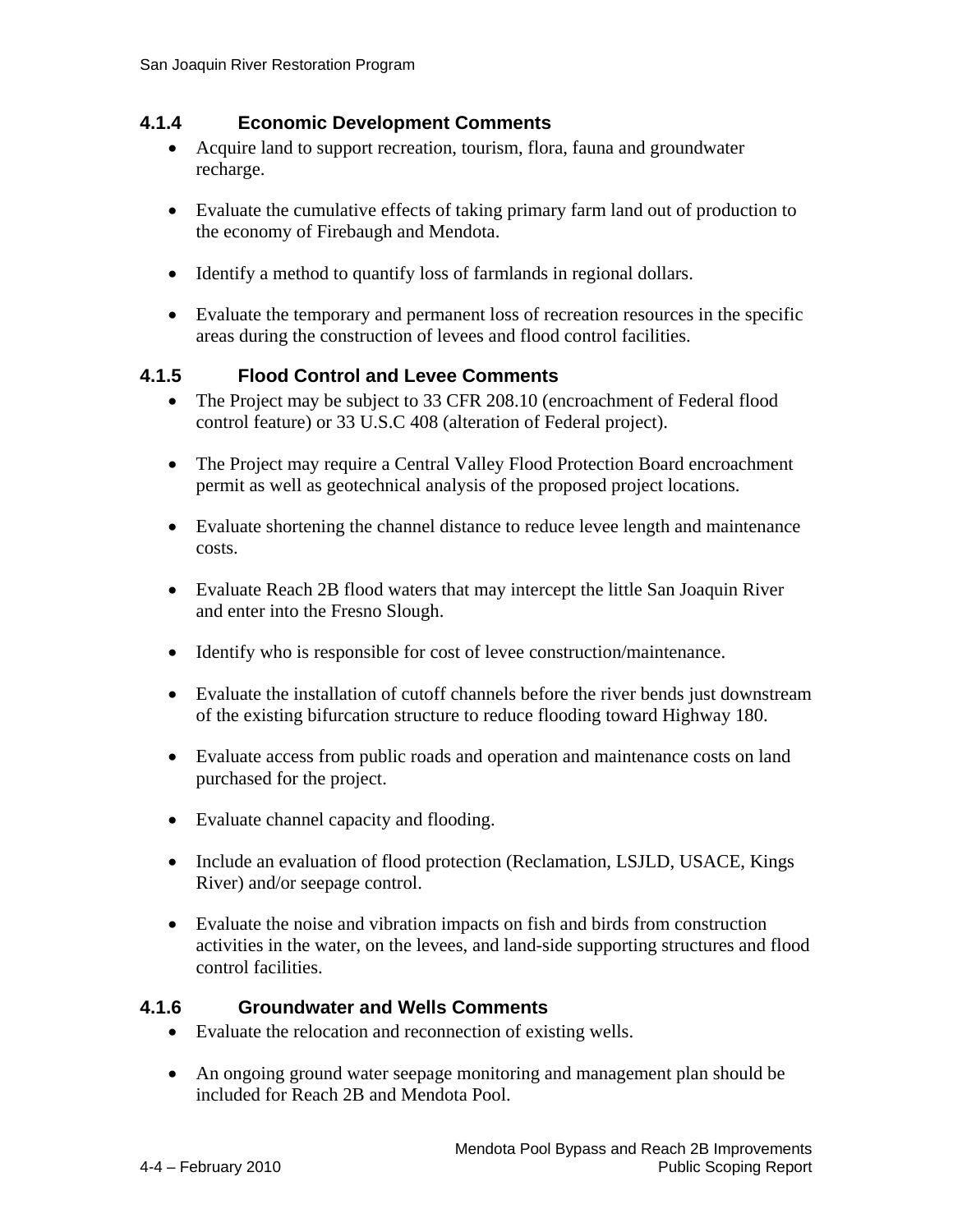- Include a model and quantitative analyses of shallow ground water to evaluate potential river impacts.
- Use existing monitoring wells and production wells to assess rising groundwater as a result of this project.
- Benefits to ground water that are the result of the program flows should stay as a right to the overlying landowner.
- Include modeling and real time data collection before, during, after project completion.

### **4.1.7 Interim Flows Comments**

- Interim flows do not simulate natural flooding conditions and analysis of Reach 2B should not proceed until flow data are available.
- Interim flows are not similar to historical flow conditions.
- Interim flows were not to be started until design and costs of all fish screens were determined and financial resources available.

#### **4.1.8 Project Alternatives**

- Evaluate the installation of a wall across the river and north of Mendota Pool, with gate to divert water to Mendota Pool.
- The Project needs to explore all alternatives that allow fish passage while taking least amount of prime farm land out of production.
- The Project must maintain senior surface water diversion rights.
- Evaluate the construction of a one-mile bypass channel just north of Mendota Pool.
- Several landowners do not believe the Mendota Pool Bypass is cost effective.
- The Mendota Pool Bypass will increase pollution.
- Identify a process for continued channel capacity maintenance.
- Evaluate constructing the river channel deeper instead of building taller levees.
- Instead of digging new channels use the original channels and remove all obstructions in the river.
- Farmers who have farmed over the original river or made levees up to it should be made to help with restoration.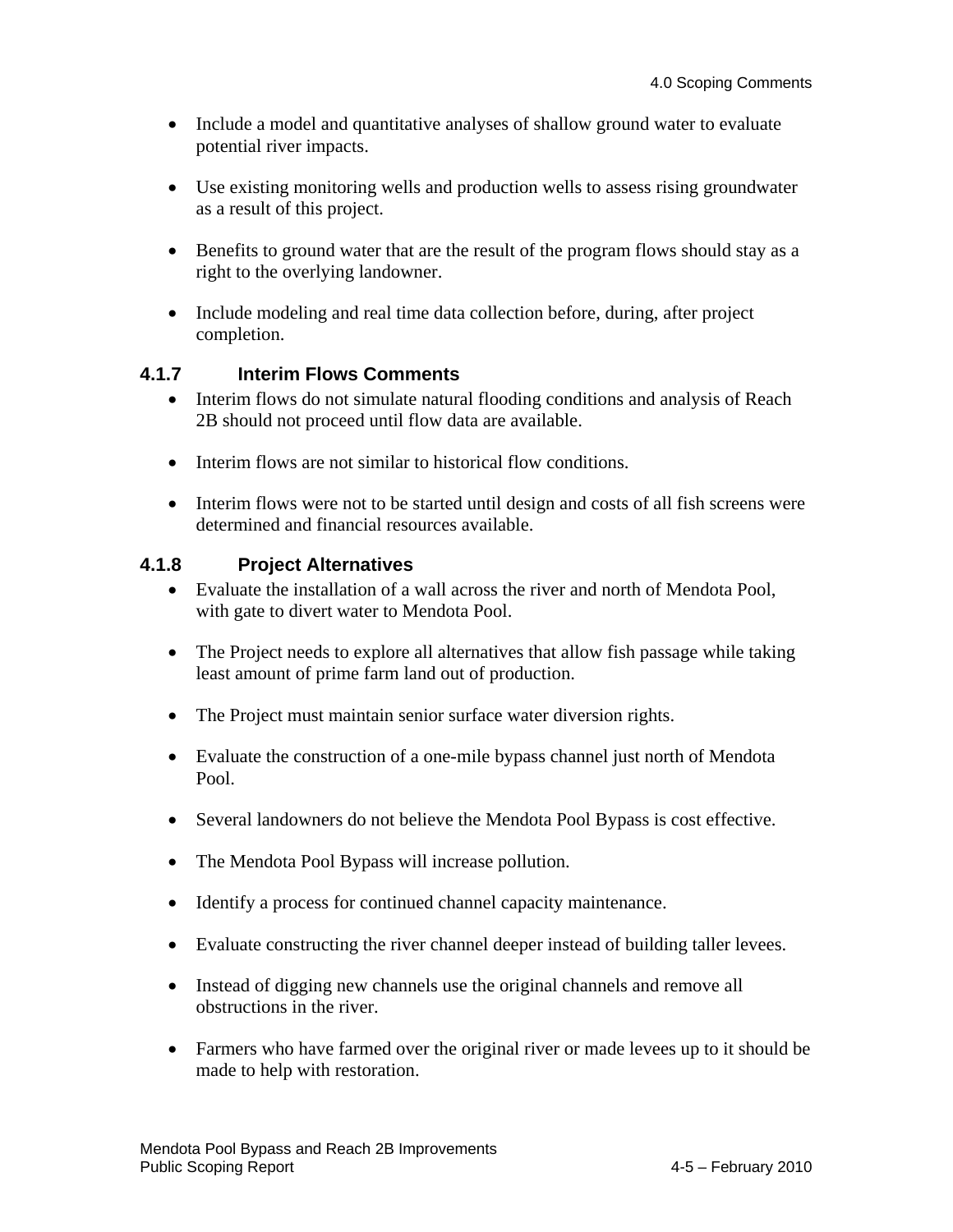- Some local landowners support the planning and design of the alternative proposed by the Columbia Canal Company.
- The Program needs to adhere to the San Joaquin River Settlement Agreement and the San Joaquin River Restoration Settlement Act which calls for no third party impacts and outlines third party protections.
- The Project should include a fish diversion and fish screen facility for flows in the Mendota Pool as well as other fish screen locations along Reach 2B.
- Address and identify Project funding sources and assurances.
- Project should include an exit plan if funding and lawsuits halt the project.
- Evaluate the sequencing of construction events.
- Produce options that look at creative ways to put water into the Mendota Pool.
- The Project must address impacts of NMFS "biological opinions".
- Ouery the Natural Diversity Database and the USFWS Special Status Species Database to identify any special-status plant or wildlife species.
- Address cumulative impacts from loss of riparian vegetation and shaded riverine aquatic habitat and potential secondary impacts to listed runs of salmonids and listed avian species.
- Evaluate a range of alternatives for prevention programs for terrestrial and aquatic invasive species to slow the introduction of invasive species, such as the Quagga mussel, into high demand and sensitive areas. The alternatives should also consider current and proposed aquatic invasive species prevention programs.
- Examine if the project would favor non-native fisheries within the San Joaquin River.
- Analyze how to integrate proposed flows with existing water operations and activities.
- Evaluate agreements with all affected agencies for the operation, maintenance, repair, replacement, and liability issues.
- Analyze additional Mendota Dam maintenance responsibility.
- Evaluate Mendota Dam structural integrity in relation to Project operations.
- Explain how flows from Mendota Dam will be curtailed to permit dam maintenance.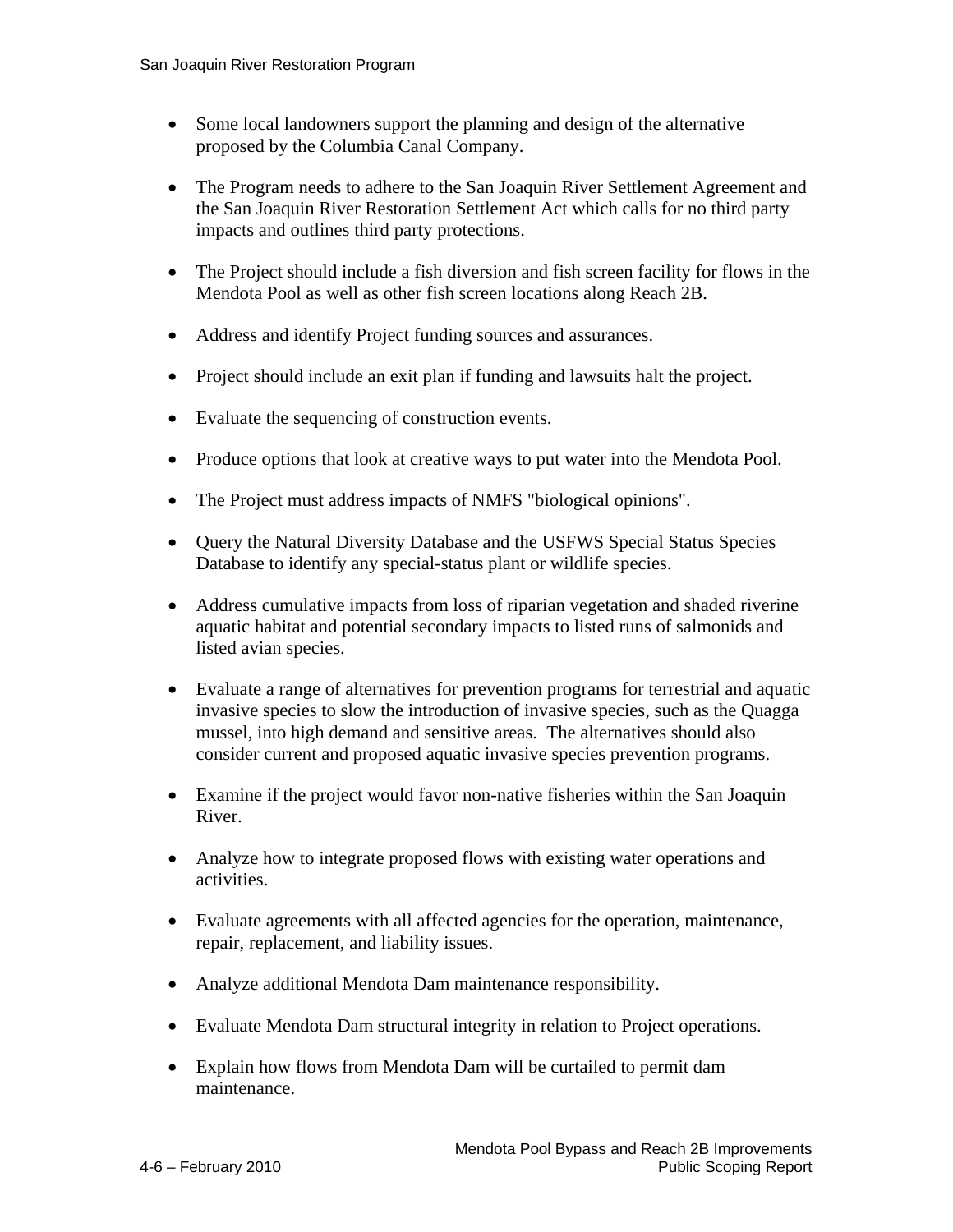- The Project must define actions, facility operations, agreements, permits, and environmental impacts of the Mendota Pool capturing restoration flows.
- Several landowners support the installation of fish screens on the inlet to the Mendota Pool at the new Bifurcation Structure near the head of the new Mendota Pool Bypass.
- Lead agencies should cooperate with local landowners and use their inherent knowledge.
- Several landowners would like to be involved with the design of channels and levees.
- Several landowners would like to be involved with evaluation of land acquisitions for mitigation purposes prior to final decision making.
- Several local agencies would like to review preliminary data prior to public distribution in order to protect private information.
- Native American or other potential terrestrial cultural sites need to be assessed within potential bypass areas (Code of Federal Regulations section 106).
- Evaluate the potential submerged cultural resources.
- Include cost and impact analysis of pumping, air pollution, and the project itself.
- Identify options that include water circulation through the Mendota Pool.
- Discuss the maximum amount of water that will be sent down the river.

#### **4.1.9 Restoration Program Comments**

- Include a complete Restoration Program summary and project specific relationships and benefits.
- Consider opportunities to offset some of the pumping from the Delta Mendota Canal into the Mendota Pool, whether its flood flows or other, to reduce the pumping load.
- All communications and materials should be available in Spanish.
- Use all of the mediums that the Spanish-speaking populations use to gain feedback and encourage community engagement (i.e. Radio Compenseno, Radio Bilingue).
- Use local firms, teams, and organizations that are familiar with the cultural and social landscapes.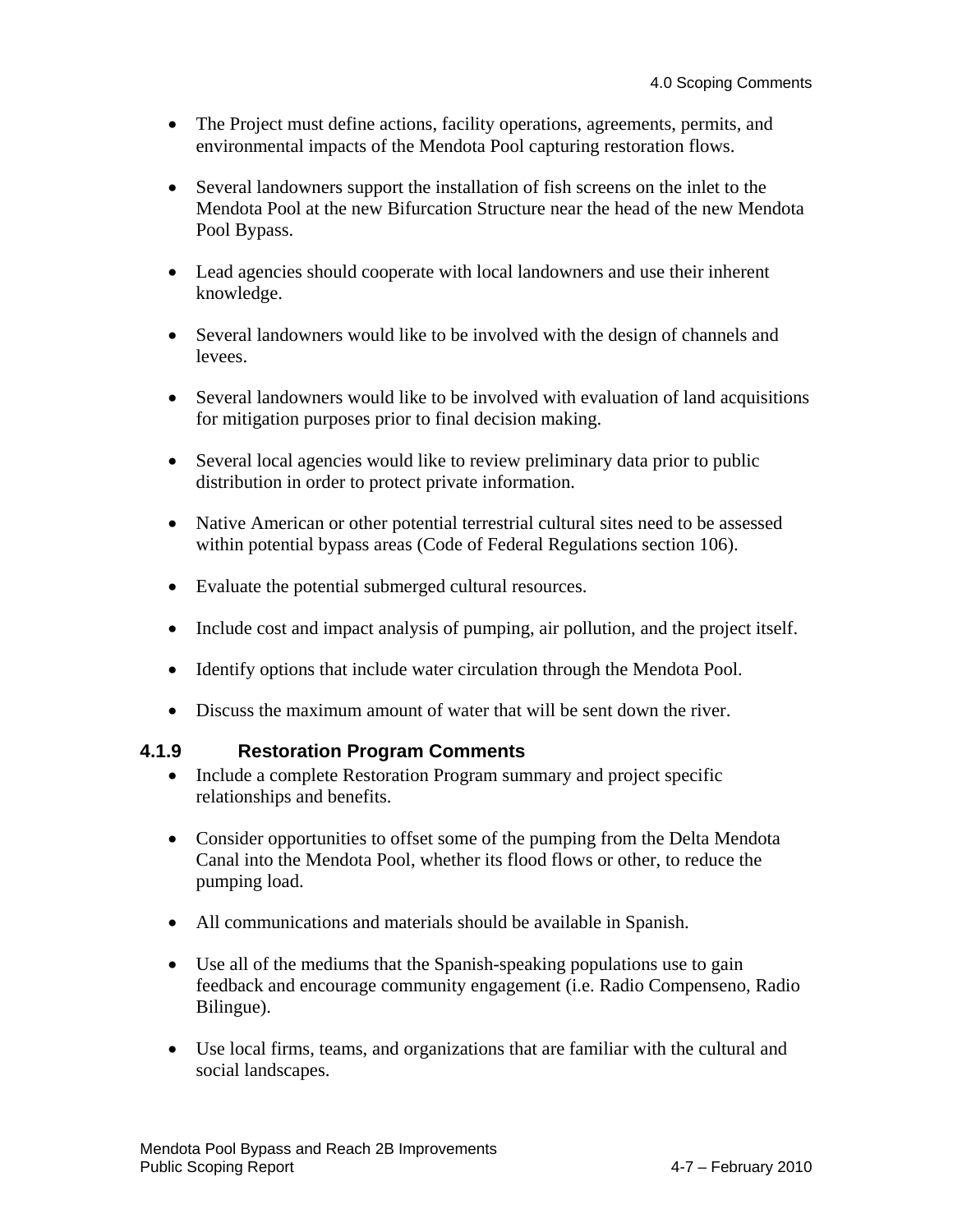- There is a strong interest in providing work force opportunities for professional and non-professional labor for Hispanics and Latinos.
- The Restoration Program should remove the existing dam and improve the channel and restore the area for public access.
- Explain how the amount of proposed water will reach Reach 3.
- Identify funding for the entire Restoration Program.
- Reclamation should acknowledge delay in SJRRP implementation due to delayed legislation.
- Lead agencies should return to the timeline included in the Initial Program Alternatives Report (IPAR) - issuance of programmatic environmental impact analyses addressing the Settlement prior to issuing project specific EIS/EIR.
- Consider temporary programs outside the Restoration Program or Settlement Agreement that would evaluate local values and other societal benefits that could restore Valley wildlife, groundwater, and clean surface water.

### **4.1.10 Schedule Comments**

• The Final EIS/R completion date is inconsistent with the 2012 fisheries reintroduction date.

### **4.1.11 Surface Water Comments**

- Use existing river channels.
- Evaluate the shortest route for the Mendota Pool Bypass.
- Explain how the project addresses differences in elevation and water temperature between the Mendota Pool and the river channel.
- Avoid bifurcation of future flows and rely on the Chowchilla Bypass.
- Address the City of Mendota's public water supply intake relocation.
- Discuss the protection of the public water supply.
- Discuss and evaluate the priority of amount and timing of flows.

### **4.1.12 Traffic Comments**

- Must submit traffic and detour plans for construction.
- Discuss the potential changes, impacts and mitigation measures to current transportation routes into and out of areas during the construction of project facilities.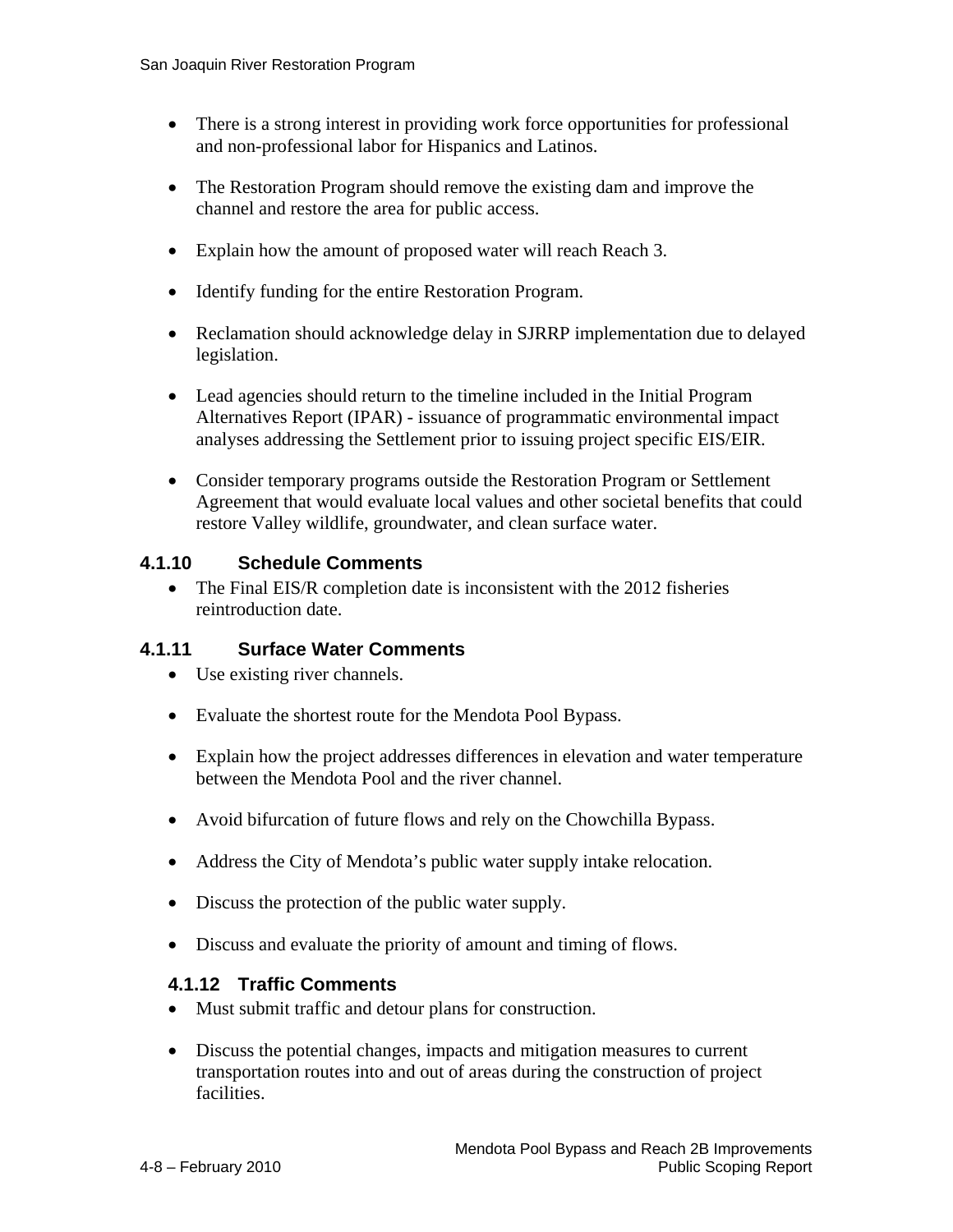#### **4.1.13 Water Quality**

- Include a spatial and temporal analysis of water quality problems/remedies.
- Address the issues of potential degradation of water quality and quantity to relocated river pumps.
- Consider increased turbidity and sedimentation of proposed construction activities along water-side river banks.
- The lead agencies should coordinate with the Central Valley Regional Water Quality Control Board for the sharing and use of existing resources, information, data and monitoring networks.
- Evaluate existing local, state and federal agency programs that reduce water quality concerns and the integration of such.
- Project must be in compliance with Clean Water Act.
- Project alternatives should evaluate how to increase irrigation water quality.

#### **4.1.14 Wetland and Riparian Environment**

- Include wetland and riparian delineation and analysis.
- Include wetland mitigation and compensation plans.
- Discuss wetland and riparian areas considerate of water quality, habitat and ecosystem.
- Maximize restoration and enhancement of functioning floodplains and riparian habitat.
- Discuss the Mendota wildlife area problems of water quality, temperature and current maintenance costs of existing riparian habitats.
- Evaluate all alternatives that avoid impacts to existing wetlands.
- Avoid dredging or filling waters of the United States.
- Some local landowners protest the re-introduction of salmon and the potential resultant negative impacts on the existing riparian habitat, especially in the Millburn Pond area.
- Protect endangered species.